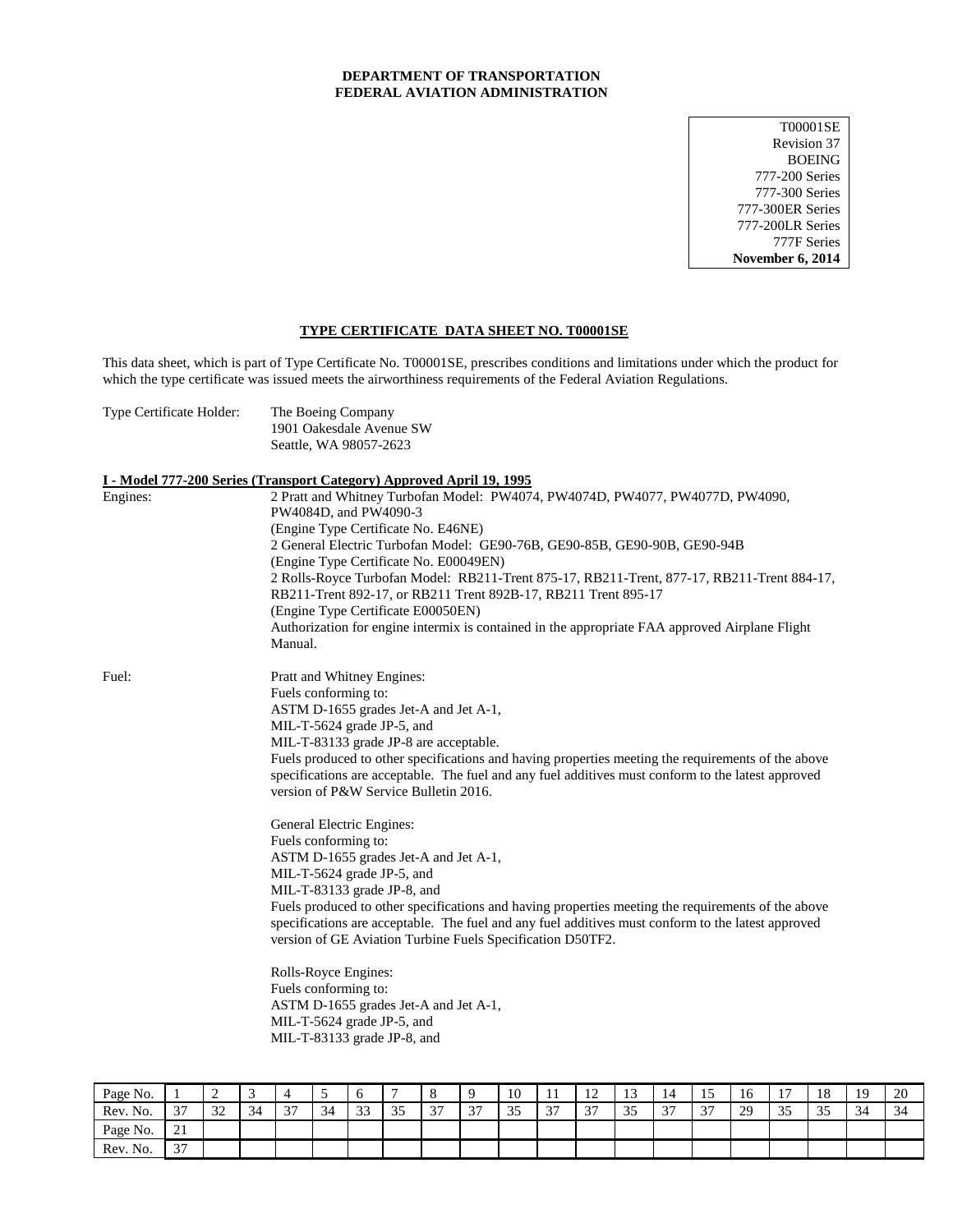| T00001SE                                     | 2                                                                                                                                                                                                                                                                                                                                                                             |
|----------------------------------------------|-------------------------------------------------------------------------------------------------------------------------------------------------------------------------------------------------------------------------------------------------------------------------------------------------------------------------------------------------------------------------------|
| I. Model 777-200 (cont'd):                   |                                                                                                                                                                                                                                                                                                                                                                               |
|                                              | Fuels produced to other specifications and having properties meeting the requirements of the above<br>specifications are acceptable. The fuel and any fuel additives must conform to the relevant Engine<br>Operating Instructions.                                                                                                                                           |
| Engine Ratings &<br><b>Operating Limits:</b> | Pratt & Whitney Engines:<br>See the FAA approved Flight Manual for engine ratings and operating limits. The normal 5 minute<br>takeoff time limit may be extended to 10 minutes for engine out contingency if permitted by the<br>Limitations Section of the FAA approved Airplane Flight Manual.                                                                             |
|                                              | General Electric Engines:<br>See the FAA approved Airplane Flight Manual for engine ratings. See the FAA approved Airplane<br>Flight Manual and Note 6 for engine operating limits. The normal 5 minute takeoff time limit may be<br>extended to 10 minutes for engine out contingency if permitted by the Limitations Section of the<br>FAA approved Airplane Flight Manual. |
|                                              | Rolls-Royce Engines:<br>See the FAA approved Airplane Flight Manual for engine ratings. See the FAA approved Airplane<br>Flight Manual and Note 6 for engine operating limits. The normal 5 minute takeoff time limit may be<br>extended to 10 minutes for engine out contingency if permitted by the Limitations Section of the FAA<br>approved Airplane Flight Manual.      |
| Airspeed Limits:                             | $VMO/MMO = 330KIAS/0.87M.$<br>For other airspeed limits, see the appropriate FAA approved Airplane Flight Manual.                                                                                                                                                                                                                                                             |
| CG Range:                                    | See the appropriate FAA approved Airplane Flight Manual.                                                                                                                                                                                                                                                                                                                      |
| Maximum Weights:                             | See the appropriate FAA approved Airplane Flight Manual.                                                                                                                                                                                                                                                                                                                      |
| Model                                        | <b>Eligible Serial Numbers</b>                                                                                                                                                                                                                                                                                                                                                |
| 777-206                                      | 28691, 29397-29399, 32704, 32705, 32720, 32721, 33711-33714, 34711, 34712, 35295                                                                                                                                                                                                                                                                                              |
| 777-212                                      | 28507-28514, 28518-28527, 28529-28533, 28998, 28999, 30866-30875, 32316, 32318, 32320,<br>32321, 32334-32336, 33368-33373                                                                                                                                                                                                                                                     |
| 777-219                                      | 29401, 29403, 29404, 32712, 34376-34379                                                                                                                                                                                                                                                                                                                                       |
| 777-222                                      | 26916-26919, 26921, 26924-26948, 26950, 26951, 26953, 26954, 28713, 28714, 30212-30226,                                                                                                                                                                                                                                                                                       |
|                                              | 30549-30557                                                                                                                                                                                                                                                                                                                                                                   |
| 777-223                                      | 29578-29588, 29955, 29956, 30003-30005, 30010-30012, 30250-30264, 30797-30798, 31477-<br>31479, 32636-32638, 32879, 32880, 33539, 33540                                                                                                                                                                                                                                       |
| 777-224                                      | 27577-27581, 28678, 28679, 29476-29480, 29859-29862, 31679, 31680, 31687, 35547, 39776,<br>39777                                                                                                                                                                                                                                                                              |
| 777-228                                      | 27609, 28675, 28682-28684, 29002-29011, 30456-30457, 30614-30615, 32305, 32306, 32308-<br>32311, 32698                                                                                                                                                                                                                                                                        |
| 777-232                                      | 29734-29738, 29743, 29951, 29952                                                                                                                                                                                                                                                                                                                                              |
| 777-236                                      | 27105-27109, 27483-27493, 28840, 28841, 29319-29323, 29962-29967, 30302-30317, 36516-<br>36519                                                                                                                                                                                                                                                                                |
| 777-240                                      | 33775-33777, 35296                                                                                                                                                                                                                                                                                                                                                            |
| 777-243                                      | 32781-32784, 32855-32860                                                                                                                                                                                                                                                                                                                                                      |
| 777-246                                      | 27364-27366, 27651-27653, 27656, 27657, 32889-32896, 33394-33396                                                                                                                                                                                                                                                                                                              |
|                                              |                                                                                                                                                                                                                                                                                                                                                                               |
| 777-258                                      | 30831-30833, 33169, 36083, 36084                                                                                                                                                                                                                                                                                                                                              |
| 777-266                                      | 28423-28425, 32629, 32630                                                                                                                                                                                                                                                                                                                                                     |
| 777-267                                      | 27263-27266, 27116                                                                                                                                                                                                                                                                                                                                                            |
| 777-268                                      | 28344-28366                                                                                                                                                                                                                                                                                                                                                                   |
| 777-269                                      | 28743, 28744                                                                                                                                                                                                                                                                                                                                                                  |
| 777-281                                      | 27027-27037, 27938, 28276-28279, 29029, 32646, 32647, 33406, 33407, 33414, 33415, 40900-<br>40904                                                                                                                                                                                                                                                                             |
|                                              |                                                                                                                                                                                                                                                                                                                                                                               |
| 777-289                                      | 27636-27642                                                                                                                                                                                                                                                                                                                                                                   |
| 777-21B                                      | 27357-27360, 27524, 27525, 27604-27606, 32703                                                                                                                                                                                                                                                                                                                                 |
| 777-21H                                      | 27247-27253, 29324, 29325                                                                                                                                                                                                                                                                                                                                                     |
| 777-24Q                                      | 29271                                                                                                                                                                                                                                                                                                                                                                         |
| 777-26K                                      | 33502-33505                                                                                                                                                                                                                                                                                                                                                                   |
| 777-28E                                      | 28681, 28685, 28686, 29171, 29174, 29175, 30859-30862, 35525, 40198, 40199                                                                                                                                                                                                                                                                                                    |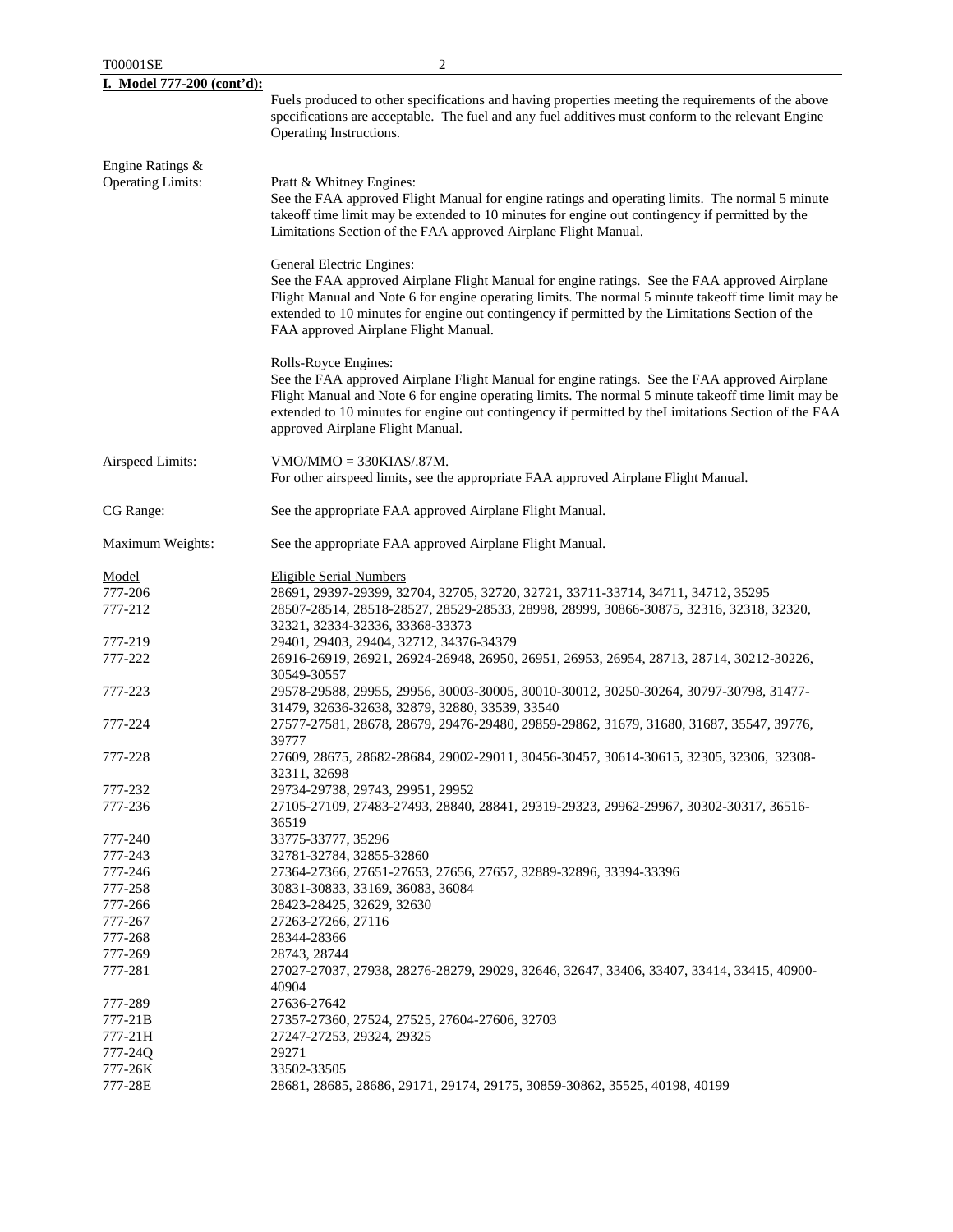| <u>I. Model 777-200 (cont'd):</u> |                                                                                                                                                     |
|-----------------------------------|-----------------------------------------------------------------------------------------------------------------------------------------------------|
| 777-2AN                           | 29953, 29956                                                                                                                                        |
| 777-2B5                           | 27945-27947, 27949, 27951, 28372, 28444, 28445, 33727, 34206-34214                                                                                  |
| 777-2D7                           | 27726-27733, 34586-34591                                                                                                                            |
| 777-2H6                           | 28408-28422, 29065, 29066                                                                                                                           |
| $777 - 2J6$                       | 29153-29157, 29744-29748                                                                                                                            |
| 777-2M2                           | 34565-34567                                                                                                                                         |
| 777-2Q8                           | 27607, 27608, 28676, 28688, 28689, 28692, 29402, 29908, 32701, 32716-32719                                                                          |
| 777-2U8                           | 33681-33683, 36124                                                                                                                                  |
| 777-2Z9                           | 28698, 28699, 29313, 35960                                                                                                                          |
| PERTINENT DATA<br>Minimum Crew:   | Two $(2)$ : pilot and copilot                                                                                                                       |
|                                   |                                                                                                                                                     |
| <b>Maximum Passengers:</b>        | 440                                                                                                                                                 |
| Maximum Baggage/Cargo:            | See appropriate FAA approved Weight and Balance Manual.                                                                                             |
| Fuel and Oil Capacities:          | See appropriate FAA approved Weight and Balance Manual.                                                                                             |
| <b>Certification Basis:</b>       | A. 14 CFR part 25 of the Federal Aviation Regulations:                                                                                              |
|                                   | Amendment 25-1 through 25-82, except for:                                                                                                           |
|                                   | §25.571(e)(1) which remains at amendment 25-71 level.                                                                                               |
|                                   | §25.1457 at amendment 25-124 applicable to Line Number 858 and on.                                                                                  |
|                                   | §25.1459 at amendment 25-124 applicable to Line Number 858 and on.                                                                                  |
|                                   | <b>Optional Design Regulations:</b>                                                                                                                 |
|                                   | Ditching: §25.801, 25.1411(d), (e), (f), (g) and 25.1415                                                                                            |
|                                   | Ice Protection: §25.1419                                                                                                                            |
|                                   |                                                                                                                                                     |
|                                   | 14 CFR part 26:                                                                                                                                     |
|                                   | Based on 14 CFR §21.101(g) for changes made to TCs applicable provisions of 14 CFR part 26 are                                                      |
|                                   | included in the certification basis. For any future 14 CFR part 26 amendments, the holder of this TC                                                |
|                                   | must demonstrate compliance with the applicable sections                                                                                            |
|                                   | Compliance has been found for the following regulations at Amendment 26-0: §26.11                                                                   |
|                                   | Compliance has been found for the following regulations at Amendment 26-1: §26.43, 26.45, 26.47,                                                    |
|                                   | and 26.49                                                                                                                                           |
|                                   | Compliance has been found for the following regulations at Amendment 26-3: §26.33 and §26.39                                                        |
|                                   |                                                                                                                                                     |
|                                   | In addition to 14 CFR part 25 of FARs, the type certification basis for the Model 777-200 airplane                                                  |
|                                   | includes compliance with the emissions standards of 14 CFR part 34, Amendment 34-1 through 34-                                                      |
|                                   | 3, and with the noise standards of 14 CFR part 36, Amendment 36-1 through 36-28.                                                                    |
|                                   |                                                                                                                                                     |
|                                   | Exemptions from 14 CFR part 25:<br>1. Floor Warpage for Flight Deck Seats Exemption from 14 CFR 25.562(b)(2).                                       |
|                                   |                                                                                                                                                     |
|                                   | (Exemption No. 5436, April 1, 1992).                                                                                                                |
|                                   | 2. Partial Exemption from 14 CFR 25.1435(b)(1), Hydraulic Proof Pressure Test.<br>(Exemptions No. 5758, Oct. 1, 1993 and No. 5758A, Oct. 29, 1993). |
|                                   | 3. Partial Exemption from 14 CFR 25.901(c), No single powerplant or auxiliary power unit failure                                                    |
|                                   | will jeopardize the safe operation of the airplane. (Exemption No. 7955, January 17, 2003) See                                                      |
|                                   | Note 8                                                                                                                                              |
|                                   | 4. Partial Time-Limited Exemption from 14 CFR §25.853(a), appendix F, paragraph (a)(1)(i),                                                          |
|                                   | Testing on Large Interior Panels, granted through November 28, 2011. (Exemption No. 9791,                                                           |
|                                   | November 28, 2008, Exemption No. 9791B, March 1, 2010, Exemption No. 9791C, February 4,                                                             |
|                                   | 2011)                                                                                                                                               |
|                                   | 5. Partial Time Limited Exemption from 14 CFR 25.301, 25.303, 25.305, 25.307, 25.601, 25.603,                                                       |
|                                   | 25.613, 25.901(b)(2), 25.901(c), 25.1103(d), 25.1191, and 25.1301(d), Thrust reverser inner wall                                                    |
|                                   | damage and pneumatic duct failures on all Rolls Royce engine powered 777 series aircraft                                                            |
|                                   | production line numbers 1 through 796, granted through October 27, 2015. (Exemption No. 9949,                                                       |
|                                   | October 27, 2009)                                                                                                                                   |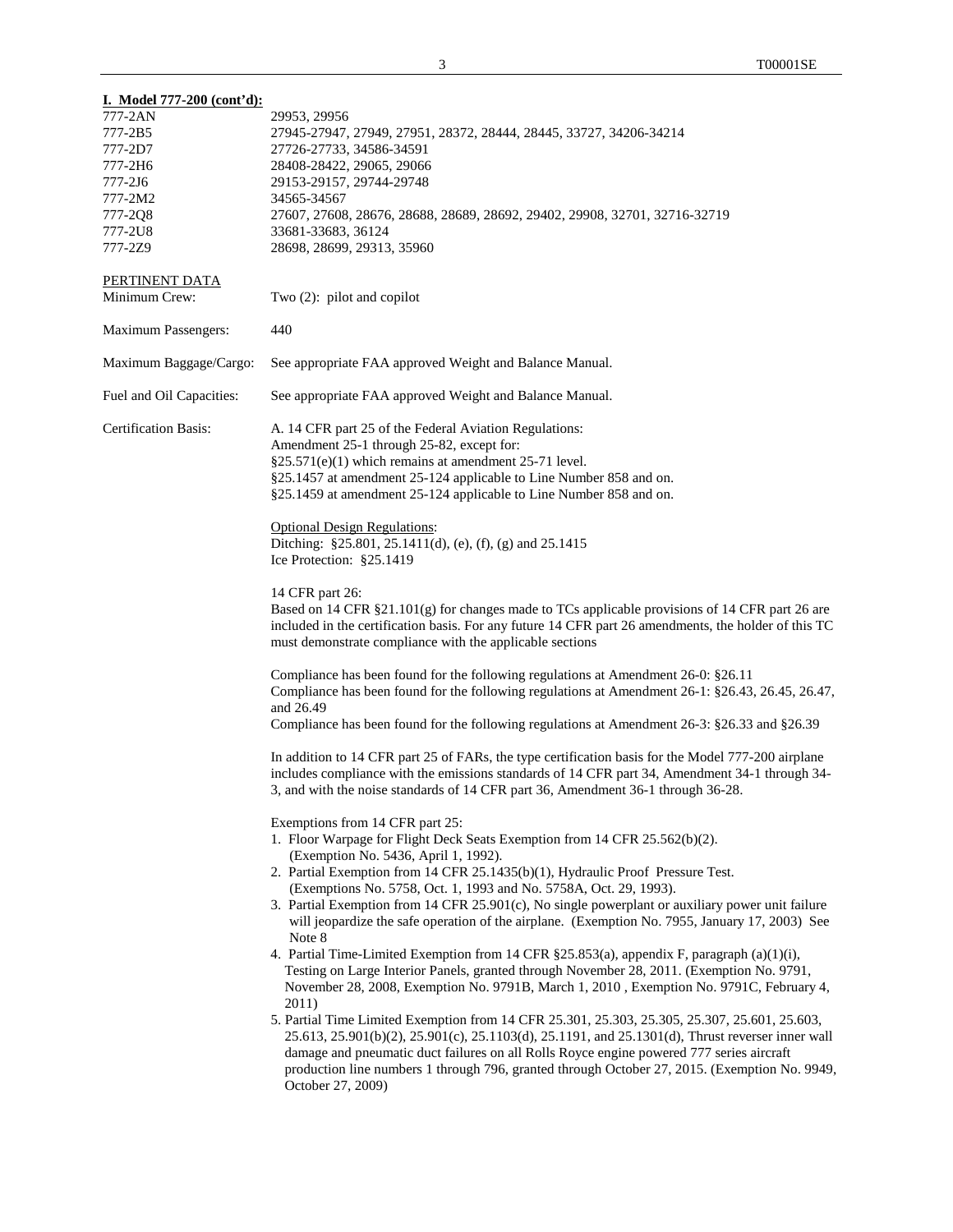- 6. Time-Limited Exemption from 14 CFR 25.1535 as specified in Appendix K, §K25.1.4(a)(3) as the regulation applies to low-fuel alerting for approval extended operations (ETOPS) beyond 180 minutes, granted through January 11, 2015 (Exemption No. 10193, January 11, 2011) (Exemption No. 10193A, December 17, 2013)
- 7. Time-Limited Exemption from 14 CFR 25.901(c), Amendment 25-126 and 25.981(a)(3), Amendment 25-125, as they pertain to fuel-tank-ignition prevention associated with the FQIS, limited to design changes within the FQPU in support of parts obsolescence, for in-service Model 777-200 and -300 series airplanes prior to line number 562. (Exemption No. 10922, January 31, 2014)

Equivalent Safety Findings exist with respect to the following regulations:

14 CFR §25.125(a)(2) and §25.149 - Landing Minimum Control Speed.

14 CFR 25.331(d), 25.333, 25.335(d), 25.341, 25.345, 25.349(b), 25.351(b), 25.371, 25.373,

25.391, and 25.427 - Design Gust Criteria.

14 CFR 25.562, 25.785, Special Condition No. 25-295-SC - Dynamic Test Requirements for Single Occupant Side-Facing Seats on Boeing Model 777 (documented in ELOS Memo PS09-0445-CS-1) 14 CFR 25.562, 25.785, Special Condition No. 25-295-SC - Dynamic Test Requirements for Single Occupant Side-Facing Seats on Boeing Model 777 (documented in ELOS Memo PS13-0075-C-1) 14 CFR 25.562, 25.785, Special Condition No. 25-295-SC - for Single Occupant Side-Facing Seats.(documented in ELOS Memo PS13-0216-C-1)

14 CFR 25.562(b)(2) - Emergency Landing Dynamic Conditions

14 CFR 25.785(f)(3) - for Flexible Interior Items Track Mounted 1.33 Fitting Factor.

14 CFR 25.791(a) and FAR 25.853(d) – "No Smoking" Limitation in the passenger compartment 14 CFR 25.803(c) - for Inoperative Floor Proximity Light System during the Full Scale Evacuation Demonstration.

14 CFR 25.811 - Exterior Exit Markings

14 CFR 25.811(f) - Door sill reflectance

14 CFR 25.813(e) – Doors between passenger compartments (documented in Transport Airplane Directorate ELOS Memo PS05-0272-C-1)

14 CFR 25.819 - Lower Lobe Attendant Rest (LLAR)

14 CFR 25.853(a) – Adhesives used in interior panel bent joint potting applications (documented in TAD ELOS Memo PS08-0670-C-1)

14 CFR 25.869(a)(4) - for Fiber Optic Cables used in the Model 777.

14 CFR 25.933(a)(1)(ii) - Inflight Thrust Reverser Deployment Demonstration.

14 CFR 25.981, Amdt 25-125 - Fuel tank ignition prevention (see Note 12)

14 CFR part 25.981, Amdt 25-125 - for the Fuel Tank Flammability Rule (FTFR). (documented in ELOS Memo PS05-0177-P-2)

14 CFR 25.1182(a) and 25.1183(a) - for Fire Resistant Requirement for Hydraulic Components Located in the Strut Aft Fairing.

14 CFR 25.1183(a) - Fire Resistance of Power Door Opening System on Engine

Compartments (GE Engines)

14 CFR 25.1303(c)(1) - Overspeed Aural Warning.

14 CFR 25.1305(c)(7) - Warning Means for Engine Oil Filter Indication

Contamination. (PW engines only)

14 CFR 25.1351(b)(5) - Flight Controls DC Power

14 CFR 25.1387(b) & (c) - for Forward Position Lights.

14 CFR 25.1389(b)(3) – Red and Green Position Lights - Aft Lamps Only

14 CFR 25.1441(c) Crew Determination of the Quantity of Oxygen Available in the Lavatory

Passenger Service Units Bottles (documented in ELOS Memo PS13-0901-ES-1)

14 CFR 25.1443(c) Determination of Minimum Oxygen Flow for the Lavatory Oxygen System (documented in TAD ELOS Memo TS13-0005-S-1)

14 CFR 25.1459(a)(2) - for Flight Data Recorder Accelerometers.

14 CFR 25. (several sections) Use of 1g Speed Instead of Minimum Speed in the Stall as a Basis for Compliance. (All 14 CFR 25 Sections, except structural, dealing with stall speeds/related factors for turbojet airplanes).

Special Conditions with respect to the following subjects apply to the Model 777-200: Special Conditions No. 25-ANM-78, effective on December 10 1993, addressed the following issues:

1. Operation without Normal Electrical Power

2. Integrated Command Signal Integrity

3. Protection from Lightning and High-Intensity Radiated Fields Protection

4. Effect of Flight Control Systems on Structure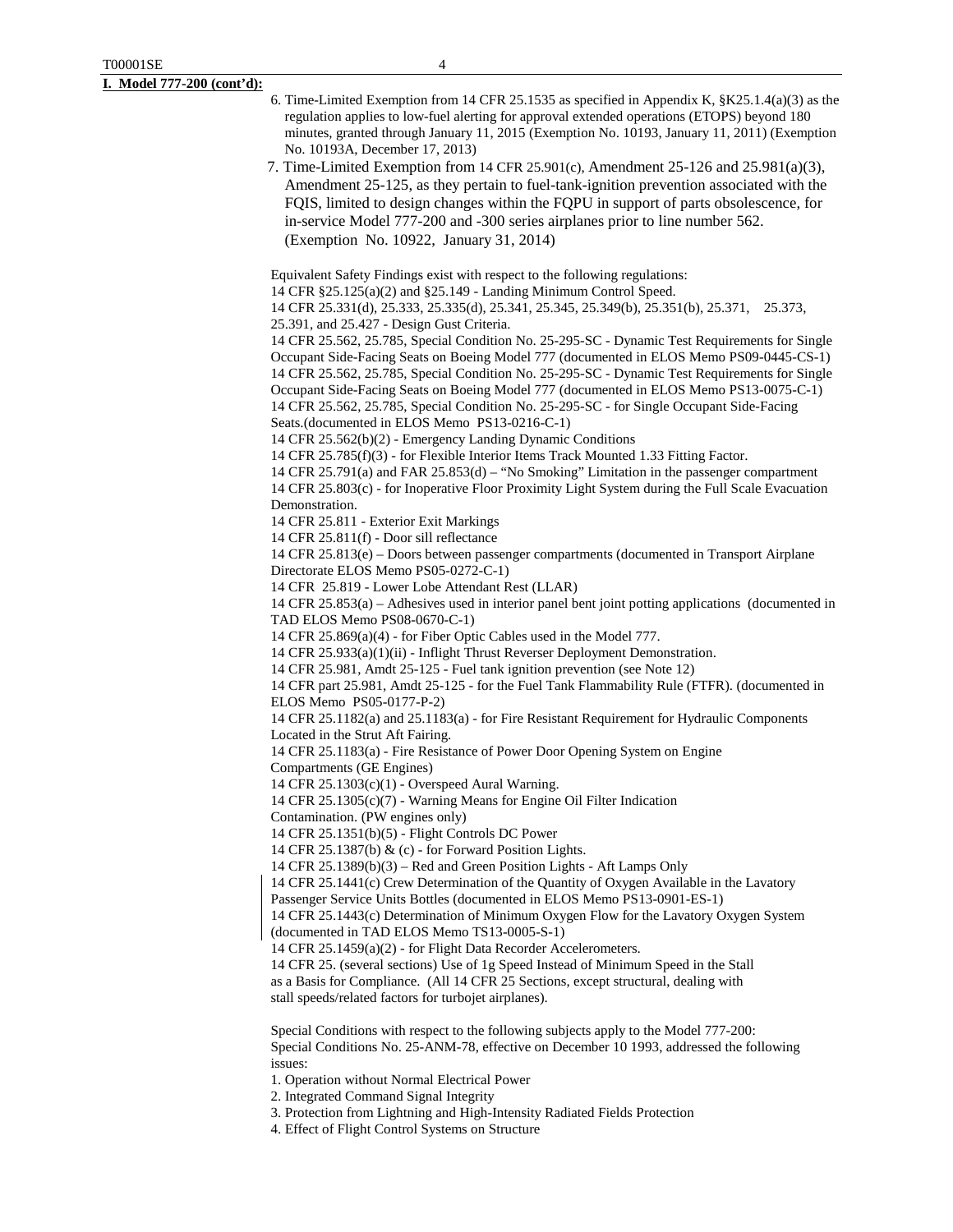### **I. Model 777-200 (cont'd):**

| 5. Design Maneuver Requirements |  |
|---------------------------------|--|
|---------------------------------|--|

- 6. Limit Engine Torque Loads for Sudden Engine Stoppage
- 7. Flight Characteristics Compliance via Handling Qualities Rating Method
- 8. Electronic Flight Control System Control Surface Awareness
- Note: (Special Conditions on lightning are no longer part of the Type Certificate as a result of Boeing's voluntary compliance with Amendment 25-80 which resulted in issuance of 14 CFR 25.1316, "System Lightning Protection").

Special Conditions No. 25-ANM-84A, effective on October 8 ,2003, addressed airplane type design approval for Extended Range Operation With Two-Engine Airplanes (ETOPS). Special Conditions No. 25-141-SC, effective on December 7, 1998, Seats With Articulating Seat Backs Special Conditions No. 25-187A-SC, effective on October 29, 2004, addressed seats with inflatable

lapbelts. Special Conditions No. 25-192-SC, effective on November 6, 2001, addressed Overhead Crew Rest

Compartments.

Special Conditions No. 25.230-SC, effective on April 9, 2003, addressed Overhead Crew Rest Compartments

Special Conditions No. 25-260-SC, effective on April 14, 2004, addressed the Overhead Crew Rest Compartment Occupiable During Taxi, Take-off, and Landing

Special Conditions No. 25.295-SC, effective on August 9, 2005, Side-Facing Single-Occupant Seats equipped with inflatable lapbelts

Special conditions No. 25-336-SC, published in the Federal Register on November 15, 2006. addressed overhead cross aisle stowage compartments

Special Conditions No. 25-367-SC, effective on February 7, 2008, addressed Seats With Non-Traditional, Large, Non-Metallic Panels

Special Conditions No. 25-503-SC, effective on November 18, 2013, addressed Aircraft Electronic System Security Protection From Unauthorized Internal Access

Special Conditions No. 25-504-SC, effective on November 18, 2013, addressed Aircraft Electronic System Security Protection From Unauthorized External Access

### **II - Model 777-300 Series (Transport Category) Approved May 4, 1998**

| Engines:                 | 2 Rolls-Royce Turbofan Model: RB211-Trent 884-17, RB211-Trent 884B-17, or RB211-Trent 892-<br>17                                            |
|--------------------------|---------------------------------------------------------------------------------------------------------------------------------------------|
|                          | (Engine Type Certificate E00050EN)                                                                                                          |
|                          | 2 Pratt & Whitney Turbofan Model: PW4090, PW4098                                                                                            |
|                          | (Engine Type Certificate E46NE)                                                                                                             |
| Fuel:                    | Rolls-Royce Engines:                                                                                                                        |
|                          | Fuel conforming to:                                                                                                                         |
|                          | ASTM D-1655 grades Jet-A and Jet A-1,                                                                                                       |
|                          | MIL-T-5624 grade JP-5, and                                                                                                                  |
|                          | MIL-T-83133 grade JP-8, and                                                                                                                 |
|                          | Fuels produced to other specifications and having properties meeting the requirements of the above                                          |
|                          | specifications are acceptable. The fuel and any fuel additives must conform to the relevant Engine                                          |
|                          | Operating Instructions.                                                                                                                     |
|                          | Pratt & Whitney Engines:                                                                                                                    |
|                          | ASTM D-1655 grades Jet-A and Jet A-1,                                                                                                       |
|                          | MIL-T-5624 grade JP-5, and                                                                                                                  |
|                          | MIL-T-83133 grade JP-8 are acceptable.                                                                                                      |
|                          | Fuels produced to other specifications and having properties meeting the requirements of the above                                          |
|                          | specifications are acceptable. The fuel and any fuel additives must conform to the latest approved<br>version of P&W Service Bulletin 2016. |
| Engine Ratings &         |                                                                                                                                             |
| <b>Operating Limits:</b> | Rolls-Royce Engines:                                                                                                                        |
|                          | See the FAA approved Airplane Flight Manual for engine ratings. See the FAA approved Airplane                                               |
|                          | Flight Manual and Note 6 for engine operating limits. The normal 5 minute takeoff time limit may                                            |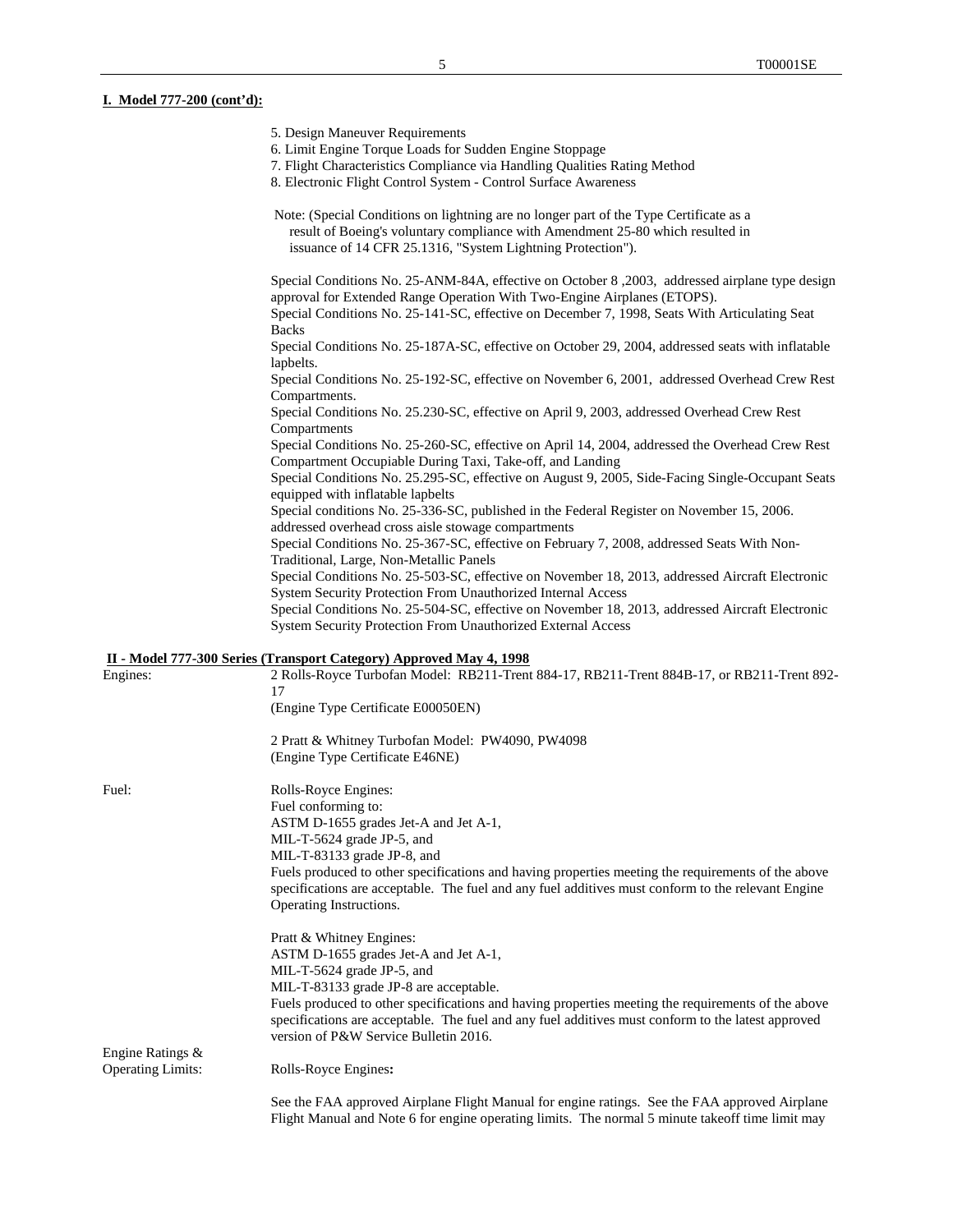| T00001SE                                                                           | 6                                                                                                                                                                                                                                                                                                                                                                                                                                                                                                                                                                                                                                                                                                                          |
|------------------------------------------------------------------------------------|----------------------------------------------------------------------------------------------------------------------------------------------------------------------------------------------------------------------------------------------------------------------------------------------------------------------------------------------------------------------------------------------------------------------------------------------------------------------------------------------------------------------------------------------------------------------------------------------------------------------------------------------------------------------------------------------------------------------------|
| II. 777-300 (cont'd):                                                              |                                                                                                                                                                                                                                                                                                                                                                                                                                                                                                                                                                                                                                                                                                                            |
|                                                                                    | be extended to 10 minutes for engine out contingency if permitted by the Limitations Section of the<br>FAA approved Airplane Flight Manual.                                                                                                                                                                                                                                                                                                                                                                                                                                                                                                                                                                                |
| Pratt & Whitney Engines:                                                           | See the FAA approved Flight Manual for engine ratings and operating limits. The normal 5 minute<br>takeoff time limit may be extended to 10 minutes for engine out contingency if permitted by the<br>Limitations Section of the FAA approved Airplane Flight Manual.                                                                                                                                                                                                                                                                                                                                                                                                                                                      |
| Airspeed Limits:                                                                   | $VMO/MMO = 330KIAS/.89M.$<br>For other airspeed limits, see the appropriate FAA approved Airplane Flight Manual.                                                                                                                                                                                                                                                                                                                                                                                                                                                                                                                                                                                                           |
| CG Range:                                                                          | See the appropriate FAA approved Airplane Flight Manual.                                                                                                                                                                                                                                                                                                                                                                                                                                                                                                                                                                                                                                                                   |
| Maximum Weights:                                                                   | See the appropriate FAA approved Airplane Flight Manual.                                                                                                                                                                                                                                                                                                                                                                                                                                                                                                                                                                                                                                                                   |
| Model<br>777-312<br>777-346<br>777-367<br>777-381<br>777-3B5<br>777-3D7<br>777-31H | <b>Eligible Serial Numbers</b><br>28515-29517, 28528, 28531, 28534, 30868, 32317, 32327, 33374-33376<br>27654, 27655, 28393-28397<br>27504-27510, 33702-33704, 34243, 34244<br>27039, 27040, 27939, 28272-28275<br>27948, 27950, 27952, 28371<br>29150, 29151, 29211-29214<br>28680, 28687, 29062-29064, 29067, 29395-29397, 32699, 32700, 32702                                                                                                                                                                                                                                                                                                                                                                           |
| PERTINENT DATA<br>Minimum Crew:                                                    | Two (2): pilot and copilot. One flight attendant is required at each door no. 3 overwing exit.                                                                                                                                                                                                                                                                                                                                                                                                                                                                                                                                                                                                                             |
| <b>Maximum Passengers:</b>                                                         | 550 For passenger capacity above 500, an 11th flight attendant is required at door 3 exit.                                                                                                                                                                                                                                                                                                                                                                                                                                                                                                                                                                                                                                 |
| Maximum Baggage/Cargo:                                                             | See appropriate Weight and Balance Manual.                                                                                                                                                                                                                                                                                                                                                                                                                                                                                                                                                                                                                                                                                 |
| Fuel and Oil Capacities:                                                           | See appropriate Weight and Balance Manual.                                                                                                                                                                                                                                                                                                                                                                                                                                                                                                                                                                                                                                                                                 |
| Minimum Required Fuel:                                                             | See appropriate FAA approved Airplane Flight Manual.                                                                                                                                                                                                                                                                                                                                                                                                                                                                                                                                                                                                                                                                       |
| <b>Maximum Operating</b><br>Altitude:                                              | 43,100 feet                                                                                                                                                                                                                                                                                                                                                                                                                                                                                                                                                                                                                                                                                                                |
| <b>Certification Basis:</b>                                                        | A. Part 25 of the Federal Aviation Regulations:<br>Amendment 25-1 through 25-86, except for<br>14 CFR 25.201 which remains at Amendment 25-83,<br>14 CFR 25.203 which remains at Amendment 25-83,<br>14 CFR 25.571(e)(1), which remains at Amendment 25-71 (remains from 777-200 certification<br>basis),<br>14 CFR 25.335(d) which remains at Amendment 25-85,<br>14 CFR 25.853(d)(3), which remains at Amendment 25-82,<br>14 CFR 25.1457, which is at Amendment 25-124 applicable to Line Number 858 and on,<br>14 CFR 25.1459, which is at Amendment 25-124 applicable to Line Number 858 and on.                                                                                                                      |
|                                                                                    | 14 CFR part 26:<br>Based on 14 CFR §21.101(g) for changes made to TCs applicable provisions of 14 CFR part 26 are<br>included in the certification basis. For any future 14 CFR part 26 amendments, the holder of this TC<br>must demonstrate compliance with the applicable sections<br>Compliance has been found for the following regulations at Amendment 26-0§26.11<br>Compliance has been found for the following regulations at Amendment 26-1: §26.43, 26.45, 26.47,<br>and 26.49<br>Compliance has been found for the following regulations at Amendment 26-3: §26.33 and §26.39<br>14 CFR part 34 of the Federal Aviation Regulations:<br>Amendment 34-1.<br>14 CFR part 36 of the Federal Aviation Regulations: |
|                                                                                    | Amendment 36-1 through 36-20                                                                                                                                                                                                                                                                                                                                                                                                                                                                                                                                                                                                                                                                                               |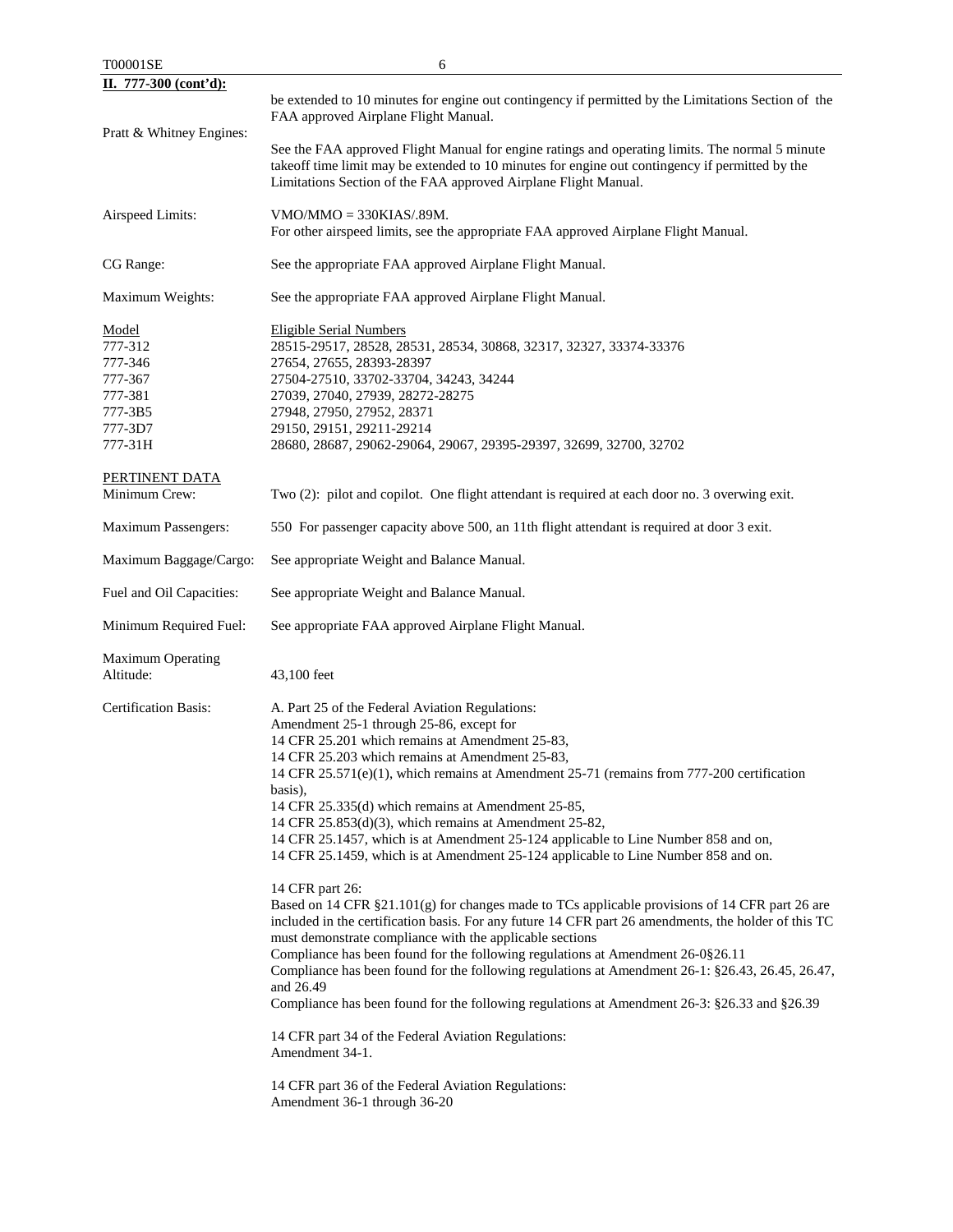**II. 777-300 (cont'd):**

#### Optional Design Regulations:

Ditching: 14 CFR 25.801, 25.1411(d), (e), (f), (g) and 25.1415

Ice Protection: 14 CFR 25.1419

Exemptions from 14 CFR part 25:

- 1. Floor Warpage for Flight Deck Seats Exemption from 14 CFR 25.562(b)(2) (Exemption No. 5436, April 1, 1992 and No. 5436A, January 3, 1997).
- 2. Partial Exemption from 14 CFR 25.1435(b)(1), Hydraulic Proof Pressure Test. (Exemptions No. 6504, September 3, 1996).
- 3. Partial Exemption from 14 CFR 25.901(c), No single powerplant or auxiliary power unit failure will jeopardize the safe operation of the airplane.

(Exemption No. 7955, January 17, 2003) See Note 8.

- 4. Partial Time-Limited Exemption from 14 CFR §25.853(a), appendix F, paragraph (a)(1)(i), Testing on Large Interior Panels, granted through November 28, 2011. (Exemption No. 9791, November 28, 2008, Exemption No. 9791B, March 1, 2010 , Exemption No. 9791C, February 4, 2011)
- 5. Partial Time Limited Exemption from 14 CFR 25.301, 25.303, 25.305, 25.307, 25.601, 25.603, 25.613, 25.901(b)(2), 25.901(c), 25.1103(d), 25.1191, and 25.1301(d), Thrust reverser inner wall damage and pneumatic duct failures on all Rolls Royce powered 777 series aircraft production line numbers 1 through 796, granted through October 27, 2015. (Exemption No. 9949, Oct 27, 2009)
- 6. Time-Limited Exemption from 14 CFR 25.901(c), Amendment 25-126, and 25.981(a)(3), Amendment 25-125, as they pertain to fuel-tank-ignition prevention associated with the FQIS, limited to design changes within the FQPU in support of parts obsolescence, for in-service Model 777-200 and -300 series airplanes prior to line number 562. (Exemption No. 10922, January 31, 2014)

Equivalent Safety Findings exist with respect to the following regulations:

14 CFR 25.201 – Stall Demonstration (documented in TAD ELOS Memo AT3908SE-T-F-8) 14 CFR 25.201(d) – Stall identification/characteristics (documented in TAD ELOS Memo AT3907SE-T-F-8)

14 CFR 25.203 – Stall Characteristics (documented in TAD ELOS Memo AT3908SE-T-F-8) 14 CFR 25.203(a) – Stall identification/characteristics (documented in TAD ELOS Memo AT3907SE-T-F-8)

14 CFR 25.331(d), 25.333, 25.341, 25.345, 25.349(b), 25.351(b), 25.371,

25.373, 25.391, and 25.427 - Design Gust Criteria.

14 CFR 25.562, 25.785, Special Condition No. 25-295-SC - Dynamic Test Requirements for Single Occupant Side-Facing Seats on Boeing Model 777 (documented in ELOS Memo PS09-0445-CS-1) 14 CFR 25.562, 25.785, Special Condition No. 25-295-SC - Dynamic Test Requirements for Single Occupant Side-Facing Seats on Boeing Model 777 (documented in ELOS Memo PS13-0075-C-1) 14 CFR 25.562, 25.785, Special Condition No. 25-295-SC - for Single Occupant Side-Facing Seats.(documented in ELOS Memo PS13-0216-C-1)

14 CFR 25.785(f)(3) - for Flexible Interior Items Track Mounted 1.33 Fitting Factor. 14 CFR 25.791(a) and 14 CFR 25.853(d) – "No Smoking" Limitation in the passenger

compartment

14 CFR 25.803(c) – Inoperative Floor Proximity Light System during Full Scale Evacuation Demonstration

14 CFR 25.807(g) – Emergency Exits, Type and Number Required

14 CFR 25.810 - Off-wing Escape System/Bottle Loss During Landing Gear Collapse

14 CFR 25.811(f) - Door Sill Reflectance

14 CFR 25.811(f) - Exterior Exit Marking

14 CFR 25.813(e) – Doors between passenger compartments (documented in Transport Airplane Directorate ELOS Memo PS05-0272-C-1)

14 CFR 25.853(a) – Adhesives used in interior panel bent joint potting applications (documented in TAD ELOS Memo PS08-0670-C-1)

14 CFR 25.869(a)(4) - for Fiber Optic Cables used in the Model 777.

14 CFR 25.933(a)(1)(ii) - Inflight Thrust Reverser Deployment Demonstration.

14 CFR 25.981, Amdt 25-125 - Fuel tank ignition prevention (see Note 12)

14 CFR part 25.981, Amdt 25-125 - for the Fuel Tank Flammability Rule (FTFR). (documented in ELOS Memo PS05-0177-P-2)

14 CFR 25.1182(a) and 25.1183(a) - for Fire Resistant Requirement for Hydraulic

Components Located in the Strut Aft Fairing.

14 CFR 25.1303(c)(1) - Overspeed Aural Warning.

14 CFR 25.1305 and 25.1501(b) - APU Instrumentation and Monitoring Requirements.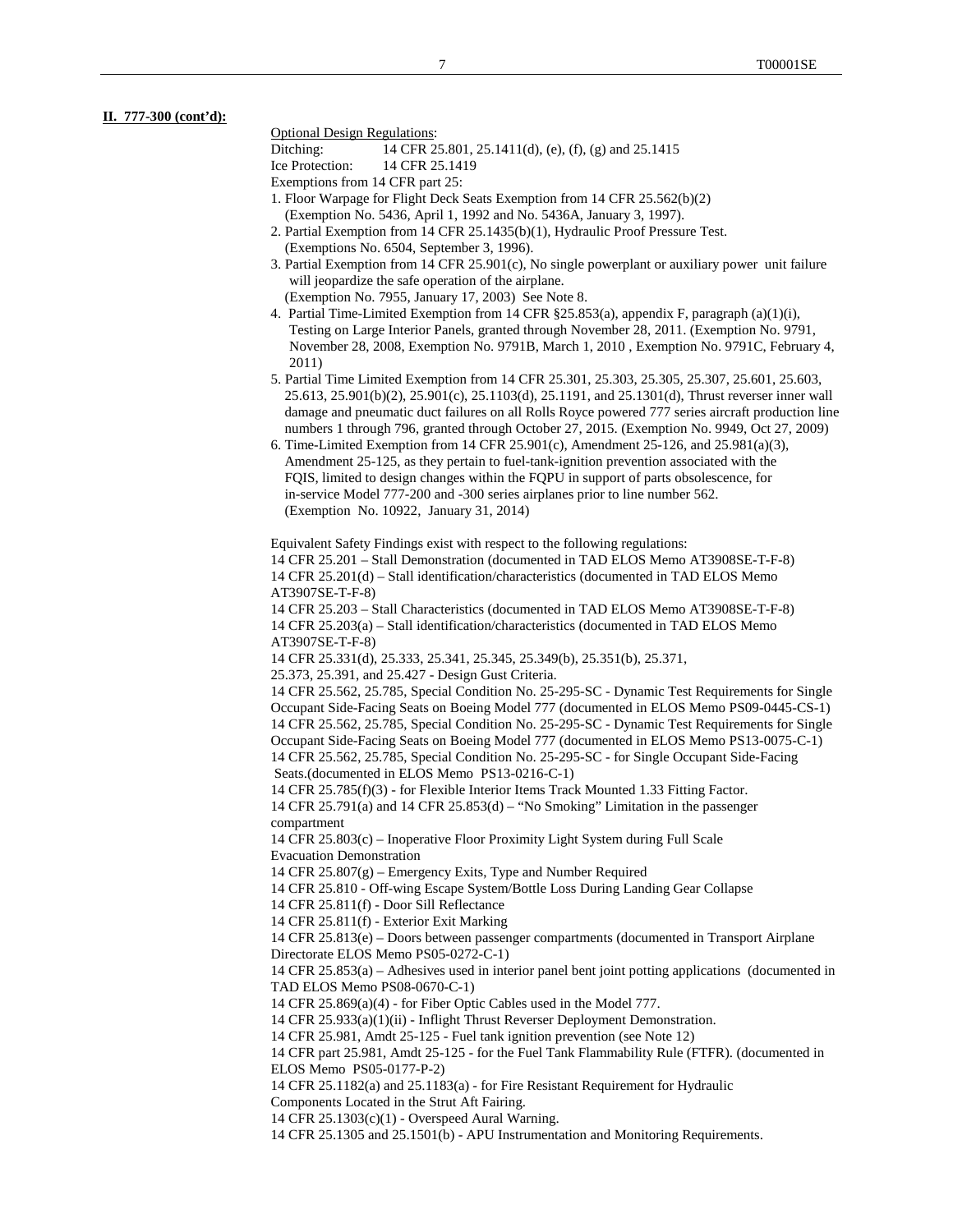| II. 777-300 (cont'd): |                                                                                                                                                                                                                                                                              |
|-----------------------|------------------------------------------------------------------------------------------------------------------------------------------------------------------------------------------------------------------------------------------------------------------------------|
|                       | 14 CFR 25.1305(c) (7) - Warning Means for Engine Oil Filter Indication Contamination.                                                                                                                                                                                        |
|                       | 14 CFR 25.1351(b)(5) - for Flight Controls DC Power.                                                                                                                                                                                                                         |
|                       | 14 CFR 25.1387(b) & $(c)$ - for Forward Position Lights.                                                                                                                                                                                                                     |
|                       | 14 CFR 25.1389(b)(3) - for Red and Green Position Lights, Aft Lamps Only.                                                                                                                                                                                                    |
|                       | 14 CFR 25.1441(c) Crew Determination of the Quantity of Oxygen Available in the Lavatory                                                                                                                                                                                     |
|                       | Passenger Service Units Bottles (documented in ELOS Memo PS13-0901-ES-1)                                                                                                                                                                                                     |
|                       | 14 CFR 25.1443(c) Determination of Minimum Oxygen Flow for the Lavatory Oxygen System<br>(documented in TAD ELOS Memo TS13-0005-S-1)                                                                                                                                         |
|                       | 14 CFR 25.1459(a)(2) - for Flight Data Recorder Accelerometers.                                                                                                                                                                                                              |
|                       | 14 CFR 25. (several sections) Use of 1g Speed Instead of Minimum Speed in the Stall as a Basis for                                                                                                                                                                           |
|                       | Compliance. (All 14 CFR 25 Sections, except structural, dealing with stall speeds/related factors for                                                                                                                                                                        |
|                       | turbojet airplanes).<br>Special Conditions with respect to the following subjects apply to the Model 777-300:                                                                                                                                                                |
|                       | Special Conditions No. 25-ANM-78, effective December 10, 1993, addressed the following issues:                                                                                                                                                                               |
|                       | 1. Operation without Normal Electrical Power                                                                                                                                                                                                                                 |
|                       | 2. Integrated Command Signal Integrity                                                                                                                                                                                                                                       |
|                       | 3. Protection from Lightning and High-Intensity Radiated Fields Protection                                                                                                                                                                                                   |
|                       | 4. Effect of Flight Control Systems on Structure                                                                                                                                                                                                                             |
|                       | 5. Design Maneuver Requirements                                                                                                                                                                                                                                              |
|                       | 6. Limit Engine Torque Loads for Sudden Engine Stoppage                                                                                                                                                                                                                      |
|                       | 7. Flight Characteristics Compliance via Handling Qualities Rating Method                                                                                                                                                                                                    |
|                       | 8. Electronic Flight Control System - Control Surface Awareness                                                                                                                                                                                                              |
|                       | Note: (Special Conditions on lightning are no longer part of the Type Certificate as a result of<br>Boeing's voluntary compliance with Amendment 25-80 which resulted in issuance of                                                                                         |
|                       | 25.1316, "System Lightning Protection").                                                                                                                                                                                                                                     |
|                       | Special Conditions No. 25-ANM-84A, effective on October 8, 2003, addressed airplane type design<br>approval for Extended Range Operation With Two-Engine Airplanes (ETOPS).<br>Special Conditions No. 25-141-SC, effective on December 7, 1998, Seats With Articulating Seat |
|                       | <b>Backs</b><br>Special Conditions No. 25-187A-SC, effective on October 29, 2004, addressed seats with inflatable                                                                                                                                                            |
|                       | lapbelts.<br>Special Conditions No. 25.230-SC, effective on April 9, 2003, addressed Overhead Cres Rest<br>Compartments                                                                                                                                                      |
|                       | Special Conditions No. 25-260-SC, effective on April 14, 2004, addressed the Overhead Crew Rest<br>Compartment Occupiable During Taxi, Take-off, and Landing                                                                                                                 |
|                       | Special Conditions No. 25.295-SC, effective on August 9, 2005, Side-Facing Single-Occupant Seats<br>equipped with inflatable lapbelts                                                                                                                                        |
|                       | Special conditions No. 25-336-SC, published in the Federal Register on November 15, 2006.<br>addressed overhead cross aisle stowage compartments                                                                                                                             |
|                       | Special Conditions No. 25-367-SC, effective on February 7, 2008, addressed Seats With Non-<br>Traditional, Large, Non-Metallic Panels                                                                                                                                        |
|                       | Special Conditions No. 25-503-SC, effective on November 18, 2013, addressed Aircraft Electronic                                                                                                                                                                              |
|                       | System Security Protection From Unauthorized Internal External Access                                                                                                                                                                                                        |
|                       | Special Conditions No. 25-504-SC, effective on November 18, 2013, addressed Aircraft Electronic                                                                                                                                                                              |
|                       | System Security Protection From Unauthorized External Access                                                                                                                                                                                                                 |
|                       | <b>III - Model 777-300ER Series (Transport Category) Approved March 16, 2004</b>                                                                                                                                                                                             |
| Engines:              | 2 General Electric Turbofan Model: GE90-115B                                                                                                                                                                                                                                 |
|                       | (Engine Type Certificate No. E00049EN)                                                                                                                                                                                                                                       |
| Fuel:                 | General Electric Engines:                                                                                                                                                                                                                                                    |
|                       | Fuels conforming to:                                                                                                                                                                                                                                                         |
|                       | ASTM D-1655 grades Jet-A and Jet A-1,                                                                                                                                                                                                                                        |
|                       | MIL-T-5624 grade JP-5, and                                                                                                                                                                                                                                                   |

MIL-T-83133 grade JP-8, and Fuels produced to other specifications and having properties meeting the requirements of the above specifications are acceptable. The fuel and any fuel additives must conform to the latest approved version of GE Aviation Turbine Fuels Specification D50TF2.

Engine Ratings & Operating Limits: General Electric Engines: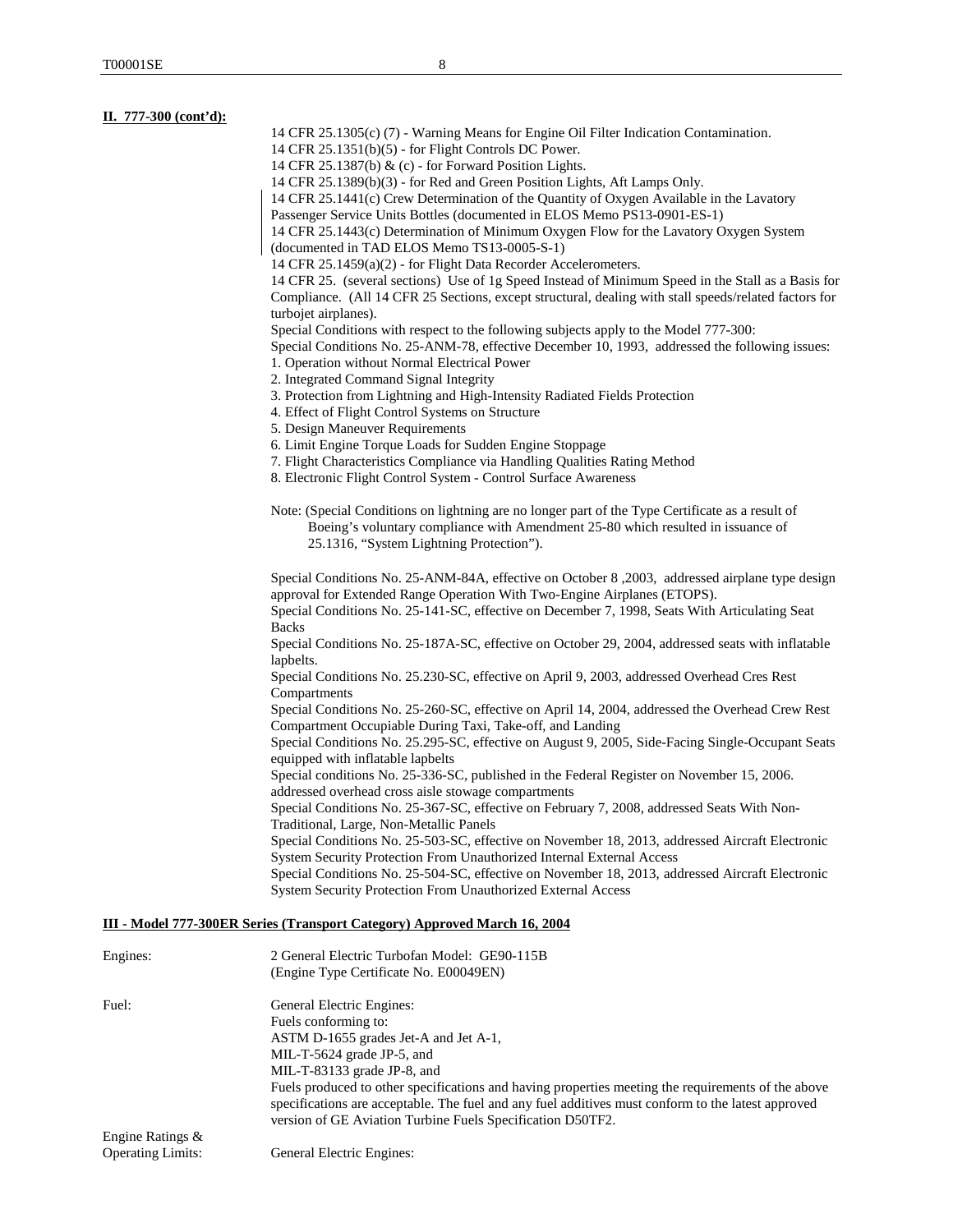| III. 777-300ER (cont'd): |                                                                                                                                                                                                                                                                                                          |
|--------------------------|----------------------------------------------------------------------------------------------------------------------------------------------------------------------------------------------------------------------------------------------------------------------------------------------------------|
|                          | See the FAA approved Airplane Flight Manual for engine ratings. See the FAA approved Airplane<br>Flight Manual and Note 6 for engine operating limits. The normal 5 minute takeoff time limit may be<br>extended to 10 minutes for engine out contingency if permitted by the Limitations Section of the |
|                          | FAA approved Airplane Flight Manual                                                                                                                                                                                                                                                                      |
|                          | Airspeed Limits:<br>$VMO/MMO = 330KEAS/0.89M$ .                                                                                                                                                                                                                                                          |
|                          | For other airspeed limits, see the appropriate FAA approved Airplane Flight Manual.                                                                                                                                                                                                                      |
| CG Range:                | See the appropriate FAA approved Airplane Flight Manual.                                                                                                                                                                                                                                                 |
| Maximum Weights:         | See the appropriate FAA approved Airplane Flight Manual.                                                                                                                                                                                                                                                 |
| Model                    | <b>Eligible Serial Numbers</b>                                                                                                                                                                                                                                                                           |
| 777-306ER                | 35671, 35947, 35979, 36145, 37582, 38867, 39972, 42172                                                                                                                                                                                                                                                   |
| 777-312ER                | 34568-34585, 42235, 42236, 42237                                                                                                                                                                                                                                                                         |
| 777-319ER                | 38405-38407, 39041, 40689, 44546, 44547                                                                                                                                                                                                                                                                  |
| 777-323ER                | 31543, 31546- 31548, 31550, 31553, 31554, 33125, 33127, 33522, 33523, 33541, 41665, 41666.<br>41668                                                                                                                                                                                                      |
| 777-328ER                | 32711, 32723-32727, 32846-32854, 32960-32964, 32968, 35297, 35542-35544, 35676, 35677,<br>35678, 37432, 37433, 38665, 38706, 39971, 39973, 40063, 40376                                                                                                                                                  |
| 777-333ER                | 35240-35242, 35248-35251, 35254-35256, 35298, 35784, 42218, 42219, 43249-43251                                                                                                                                                                                                                           |
| 777-336ER                | 38430, 38431, 40542, 40543, 42121, 42124, 42143, 43702, 43703                                                                                                                                                                                                                                            |
| 777-337ER                |                                                                                                                                                                                                                                                                                                          |
|                          | 36308-36319                                                                                                                                                                                                                                                                                              |
| 777-340ER                | 33778-33780                                                                                                                                                                                                                                                                                              |
| 777-346ER                | 32430-32437, 36126-36130                                                                                                                                                                                                                                                                                 |
| 777-367ER                | 34432, 35299-35301, 36154-36165, 36832, 36833, 37896, 37897-37901, 39232-39237, 41428,<br>41429-41433, 41757-41759, 41760-41762, 42142-42144                                                                                                                                                             |
| 777-368ER                | 41048-41055, 41057, 41058, 41059                                                                                                                                                                                                                                                                         |
| 777-381ER                | 27038, 27041, 27940, 28281, 32649-32651, 33416, 34892-34894, 34895, 37948-37951, 40686,<br>40687                                                                                                                                                                                                         |
| 777-31BER                | 43219-43222                                                                                                                                                                                                                                                                                              |
| 777-31HER                | 32706-32710, 32713-32715, 32728 -32730, 33501, 34481-34484, 35574, 35575, 35579-35581,                                                                                                                                                                                                                   |
|                          | 35583-35585, 35588, 35591-35605, 38980-38991, 41070-41087, 41359, 41360, 41361-41364,<br>41365, 41366-41368, 41370                                                                                                                                                                                       |
|                          |                                                                                                                                                                                                                                                                                                          |
| 777-32WER                | 37664-37667, 38886-38889, 40588, 40589, 41361                                                                                                                                                                                                                                                            |
| 777-35EER                | 32639-32645, 33750-33757, 43289                                                                                                                                                                                                                                                                          |
| 777-35RER                | 35157-35166, 36563                                                                                                                                                                                                                                                                                       |
| 777-36NER                | 32785, 32787-32795, 33862-33865, 37703-37707, 37709, 37712, 38284-38291, 38695, 38696,<br>41740, 41818-41822, 42101-42103                                                                                                                                                                                |
| 777-39LER                | 38666-38680, 41441-41443, 44931, 60374                                                                                                                                                                                                                                                                   |
| 777-39MER                | 37434                                                                                                                                                                                                                                                                                                    |
| 777-39PER                | 43269, 43288                                                                                                                                                                                                                                                                                             |
| 777-3ALER                | 41520-41527                                                                                                                                                                                                                                                                                              |
| 777-3DZER                | 36009-36011, 36014, 36095, 36096, 36097, 36103, 36104, 37661, 37662, 38244-38248, 41062,<br>41738, 41739, 41741, 41778, 41779, 41780, 41781, 43215, 43216, 60330                                                                                                                                         |
| 777-3FXER                | 34597-34601, 39681, 39683-39690, 39700, 41699, 41700, 41701, 44548                                                                                                                                                                                                                                       |
| 777-3ZGER                | 35302, 37938-37940, 37943                                                                                                                                                                                                                                                                                |
|                          |                                                                                                                                                                                                                                                                                                          |
| 777-3B5ER                | 37136, 37643-37651, 40377, 41998                                                                                                                                                                                                                                                                         |
| 777-3D7ER                | 42110-42112                                                                                                                                                                                                                                                                                              |
| 777-3E9ER                | 40120-40123                                                                                                                                                                                                                                                                                              |
| 777-3F2ER                | 40707-40711, 40791-40797, 44116-44118                                                                                                                                                                                                                                                                    |
| 777-3F6ER                | 35555, 35556, 38718, 38719                                                                                                                                                                                                                                                                               |
| 777-3M0ER                | 41679-41684, 41686-41689                                                                                                                                                                                                                                                                                 |
| 777-3M2ER                | 40805, 40806, 43252                                                                                                                                                                                                                                                                                      |
| 777-3Q8ER                | 35782, 35783                                                                                                                                                                                                                                                                                             |
| 777-3U3ER                | 29143,29146-29148, 40074, 40075                                                                                                                                                                                                                                                                          |
| 777-3U8ER                | 42097                                                                                                                                                                                                                                                                                                    |
| PERTINENT DATA           |                                                                                                                                                                                                                                                                                                          |

Minimum Crew: Two (2): pilot and copilot. One flight attendant is required at each door no. 3 overwing exit.

Maximum Passengers: 550. For passenger capacity above 500, an 11th flight attendant is required at door 3 exit.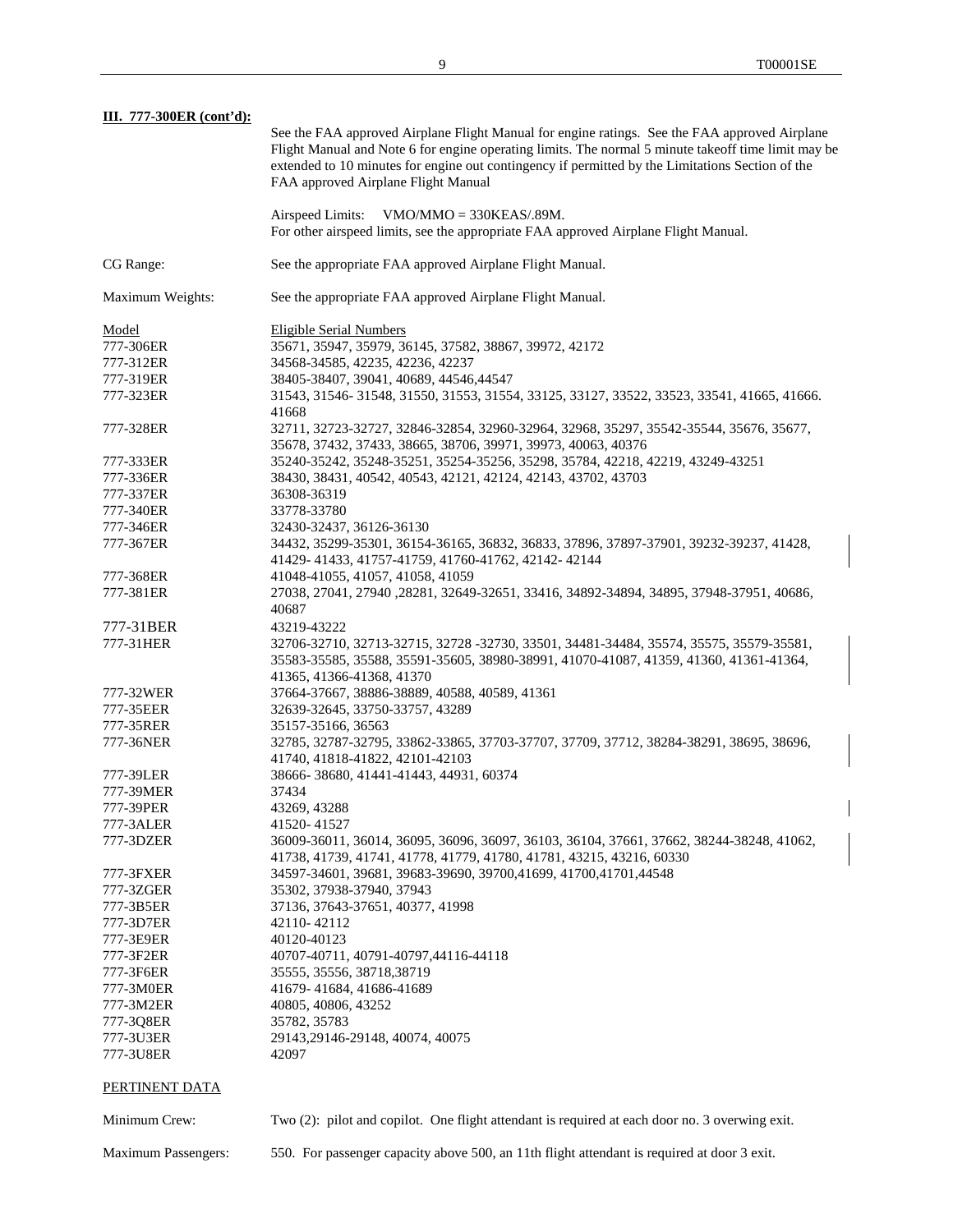## **III. 777-300ER (cont'd):**

| Maximum Baggage/Cargo:                | See appropriate FAA approved Weight and Balance Manual.                                                                                                                                                                                                                                                                                                                                                                                                                                                                                                                                                                                                                                                                                                                                                                                                                                                                                                                                                                                                                                                                                                                                                                                                                                                                                                 |
|---------------------------------------|---------------------------------------------------------------------------------------------------------------------------------------------------------------------------------------------------------------------------------------------------------------------------------------------------------------------------------------------------------------------------------------------------------------------------------------------------------------------------------------------------------------------------------------------------------------------------------------------------------------------------------------------------------------------------------------------------------------------------------------------------------------------------------------------------------------------------------------------------------------------------------------------------------------------------------------------------------------------------------------------------------------------------------------------------------------------------------------------------------------------------------------------------------------------------------------------------------------------------------------------------------------------------------------------------------------------------------------------------------|
| Fuel and Oil Capacities:              | See appropriate FAA approved Weight and Balance Manual.                                                                                                                                                                                                                                                                                                                                                                                                                                                                                                                                                                                                                                                                                                                                                                                                                                                                                                                                                                                                                                                                                                                                                                                                                                                                                                 |
| Minimum Required Fuel:                | See appropriate FAA approved Airplane Flight Manual.                                                                                                                                                                                                                                                                                                                                                                                                                                                                                                                                                                                                                                                                                                                                                                                                                                                                                                                                                                                                                                                                                                                                                                                                                                                                                                    |
| <b>Maximum Operating</b><br>Altitude: | 43,100 feet                                                                                                                                                                                                                                                                                                                                                                                                                                                                                                                                                                                                                                                                                                                                                                                                                                                                                                                                                                                                                                                                                                                                                                                                                                                                                                                                             |
| <b>Certification Basis:</b>           | A. 14 CFR part 25 of the Federal Aviation Regulations:<br>Amendment 25-1 through 25-98, except for:<br>§14 CFR 25.3(b)(2) at amendment 25-120<br>§25.831(a) and (g) which remains at amendment 25-86,<br>$§25.841(a)$ , which remains at amendment 25-86, and<br>$§25.853(d)(3)$ , which remains at amendment 25-82.<br>§25.1457 at amendment 25-124 applicable to Line Number 858 and on.<br>§25.1459 at amendment 25-124 applicable to Line Number 858 and on.<br>§25.1517 is not part of the TC<br>§25.1535 at amendment 25-120                                                                                                                                                                                                                                                                                                                                                                                                                                                                                                                                                                                                                                                                                                                                                                                                                      |
|                                       | 14 CFR part 26:<br>Based on 14 CFR §21.101(g) for changes made to TCs applicable provisions of 14 CFR part 26 are<br>included in the certification basis. For any future 14 CFR part 26 amendments, the holder of this TC<br>must demonstrate compliance with the applicable sections                                                                                                                                                                                                                                                                                                                                                                                                                                                                                                                                                                                                                                                                                                                                                                                                                                                                                                                                                                                                                                                                   |
|                                       | Compliance has been found for the following regulations at Amendment 26-0: §26.11<br>Compliance has been found for the following regulations at Amendment 26-1: §26.43, 26.45, 26.47,<br>and 26.49<br>Compliance has been found for the following regulations at Amendment 26-3: §26.33 and §26.39<br>14 CFR part 34 of the Federal Aviation Regulations:<br>Amendment 34-1 through 34-3.                                                                                                                                                                                                                                                                                                                                                                                                                                                                                                                                                                                                                                                                                                                                                                                                                                                                                                                                                               |
|                                       | 14 CFR part 36 of the Federal Aviation Regulations:<br>Amendment 36-1 through 36-24.<br><b>Optional Design Regulations:</b><br>Ditching:<br>14 CFR 25.801, 25.1411(d), (e), (f), (g) and 25.1415<br>Ice Protection:<br>14 CFR 25.1419                                                                                                                                                                                                                                                                                                                                                                                                                                                                                                                                                                                                                                                                                                                                                                                                                                                                                                                                                                                                                                                                                                                   |
| Exemptions from 14 CFR Part 25:       |                                                                                                                                                                                                                                                                                                                                                                                                                                                                                                                                                                                                                                                                                                                                                                                                                                                                                                                                                                                                                                                                                                                                                                                                                                                                                                                                                         |
|                                       | 1. Floor Warpage for Flight Deck Seats Exemption from 14 CFR 25.562(b)(2).<br>(Exemption No. 5436, April 1, 1992 and No. 5436A, January 3, 1997 and No. 5436B, November<br>$15, 2000$ ).<br>2. Partial Exemption from 14 CFR 25.1435(b)(1), Hydraulic Proof Pressure Test.<br>(Exemption No. 7478, March 28, 2001).<br>3. Partial Exemption from 14 CFR 25.901(c), Thrust Control Malfunction Accomodation and Single<br>Failures of Thrust Levers (Exemption No. 7955, January 17, 2003).<br>4. Partial Time-Limited Exemption from 14 CFR §25.853(a), appendix F, paragraph (a)(1)(i),<br>Testing on Large Interior Panels, granted through November 28, 2011. (Exemption No. 9791,<br>November 28, 2008, Exemption No. 9791B, March 1, 2010, Exemption No. 9791C, February 4,<br>2011)<br>5. Business Class Seat installation on Boeing model 777-300ER aircraft from 14 CFR 853(d) and<br>Special Condition 25-367-SC, condition 1, granted October 25, 2010<br>(Exemption No. 10156, October 25, 2010)<br>6. Time-Limited Exemption from 14 CFR 25.1535 as specified in Appendix K, $\S$ K25.1.4(a)(3) as the<br>regulation applies to low-fuel alerting for approval for extended operations (ETOPS) beyond 180<br>minutes, granted through January 11, 2015 (Exemption No. 10193, January 11, 2011) (Exemption<br>No. 10193A, December 17, 2013) |

Equivalent Safety Findings exist with respect to the following regulations:

14 CFR 25.201(d) – Stall Demonstration

14 CFR 25.203(a) – Stall Characteristics

14 CFR 25.335(b) – Dive Speed Definition with Dive Speed Protection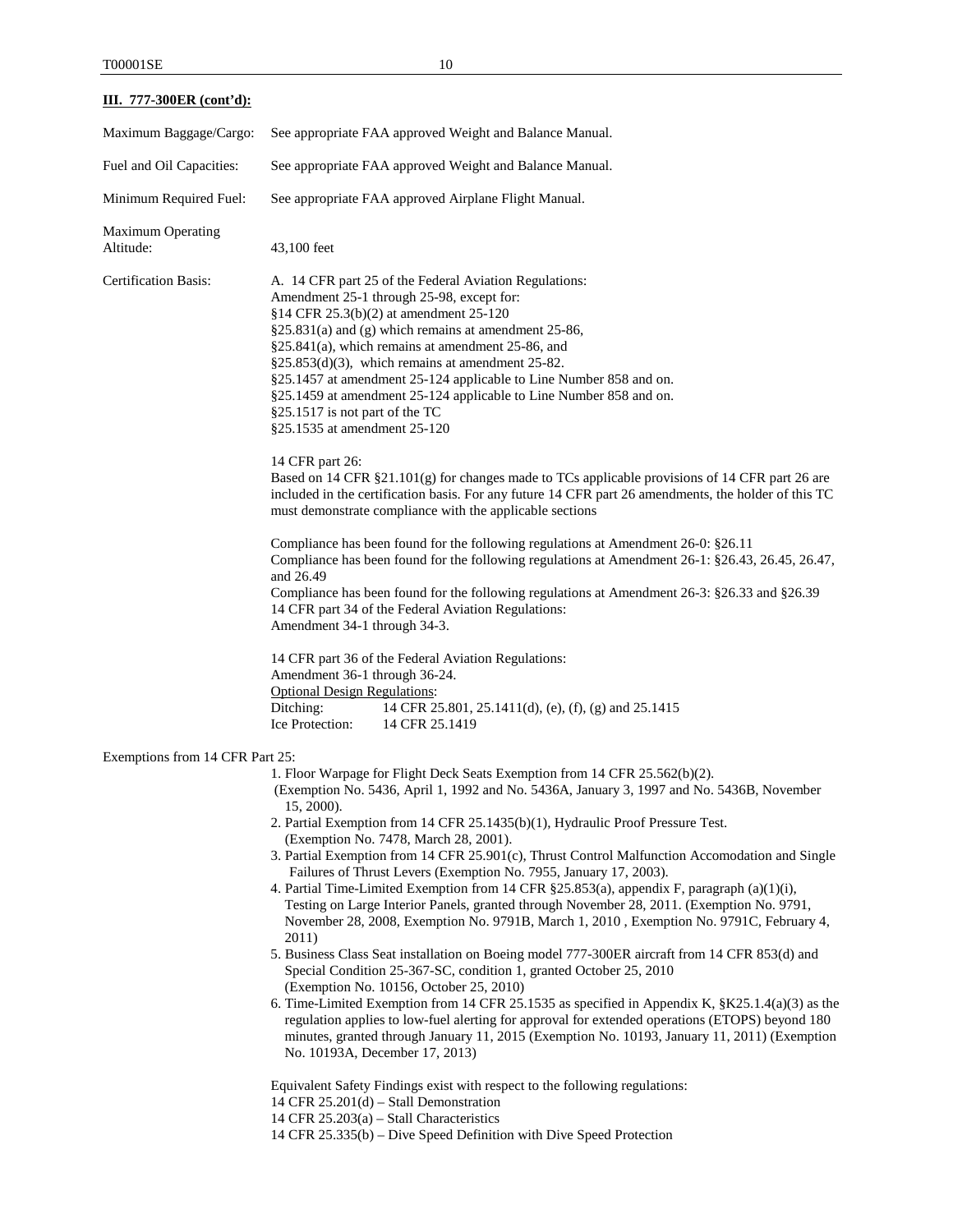#### **III. 777-300ER (cont'd):**

14 CFR 25.562, 25.785, Special Condition No. 25-295-SC - Dynamic Test Requirements for Single Occupant Side-Facing Seats on Boeing Model 777 (documented in ELOS Memo PS09-0181-C-1) 14 CFR 25.562, 25.785, Special Condition No. 25-295-SC - Dynamic Test Requirements for Single Occupant Side-Facing Seats on Boeing Model 777 (documented in ELOS Memo PS09-0445-CS-1) 14 CFR 25.562, 25.785, Special Condition No. 25-295-SC - Dynamic Test Requirements for Single Occupant Side-Facing Seats on Boeing Model 777 (documented in ELOS Memo PS13-0075-C-1) 14 CFR 25.562, 25.785, Special Condition No. 25-295-SC - for Single Occupant Side-Facing Seats.(documented in ELOS Memo PS13-0216-C-1) 14 CFR 25.571(b) – Freedom from Wide Spread Structural Fatigue Damage 14 CFR 25.613 – Material strength properties and material design vaules (documented in Transport Airplane Directorate ELOS Memo AT3907SE-T-A-15) 14 CFR 25.723(a) – Shock Absorption 14 CFR 25.791(a) and 25.853(d) – "No Smoking" Limitation in the passenger compartment 14 CFR 25.809(b)(2) and 25.810(a)(1) – Escape Slide Inflation Times 14 CFR 25.810 - Off-wing Escape System/Bottle Loss During Landing Gear Collapse 14 CFR 25.811 - Exterior Exit Marking 14 CFR 25.811(f) - Door Sill Reflectance 14 CFR 25.813(e) – Doors between passenger compartments (documented in Transport Airplane Directorate ELOS Memo PS05-0272-C-1) 14 CFR 25.831(a) – Airplane Operation with Air Conditioning Packs Off During Takeoff 14 CFR 25.853(a) – Adhesives used in interior panel bent joint potting applications (documented in TAD ELOS Memo PS08-0670-C-1) 14 CFR 25.869(a)(4) - for Fiber Optic Cables used in the Model 777. 14 CFR 25.933(a)(1)(ii) - Inflight Thrust Reverser Deployment Demonstration 14 CFR 25.934 – Thrust Reverser Installation for Engine Endurance Testing 14 CFR 25.981, Amdt 25-125 - Fuel tank ignition prevention (see Note 12) 14 CFR part 25.981, Amdt 25-125 - for the Fuel Tank Flammability Rule (FTFR). (documented in ELOS Memo PS05-0177-P-2) 14 CFR 25.1182(a) and 25.1183(a) - for Fire Resistant Requirement for Hydraulic Components Located in the Strut Aft Fairing. 14 CFR 25.1183(a) – Fire Resistance of Power Door Opening system on Engine Compartments (GE Engines) 14 CFR 25.1303(c)(1) - Overspeed Aural Warning. 14 CFR 25.1305 and 25.1501(b) - APU Instrumentation and Monitoring Requirements. 14 CFR 25.1351(b)(5) - for Flight Controls DC Power. 14 CFR 25.1389(b)(3) – Red & Green Position Lights (documented in TAD ELOS Memo AT3908SE-T-SE-25) 14 CFR 25.1395 - Red & Green Position Lights (documented in TAD ELOS Memo AT3908SE-T-25) 14 CFR 25.1441(c) Crew Determination of the Quantity of Oxygen Available in the Lavatory Passenger Service Units Bottles (documented in ELOS Memo PS13-0901-ES-1) 14 CFR 25.1443(c) Determination of Minimum Oxygen Flow for the Lavatory Oxygen System (documented in TAD ELOS Memo TS13-0005-S-1) 14 CFR 25.1459(a)(2) - for Flight Data Recorder Accelerometers. 14 CFR 25. (several sections) Use of 1g Speed Instead of Minimum Speed in the Stall as a basis for Compliance. Special Conditions with respect to the following subjects apply to the Model 777-300ER: Special Conditions No. 25-ANM-78, effective on December 10, 1993, addressed the following issues: 1. Operation without Normal Electrical Power 2. Integrated Command Signal Integrity

3. Protection from Lightning and High-Intensity Radiated Fields Protection

4. Effect of Flight Control Systems on Structure

5. Design Maneuver Requirements

6. Limit Engine Torque Loads for Sudden Engine Stoppage

7. Flight Characteristics Compliance via Handling Qualities Rating Method

8. Electronic Flight Control System - Control Surface Awareness

Note: (Special Conditions on lightning are no longer part of the Type Certificate as a result of Boeing's voluntary compliance with Amendment 25-80 which resulted in issuance of 25.1316, "System Lightning Protection").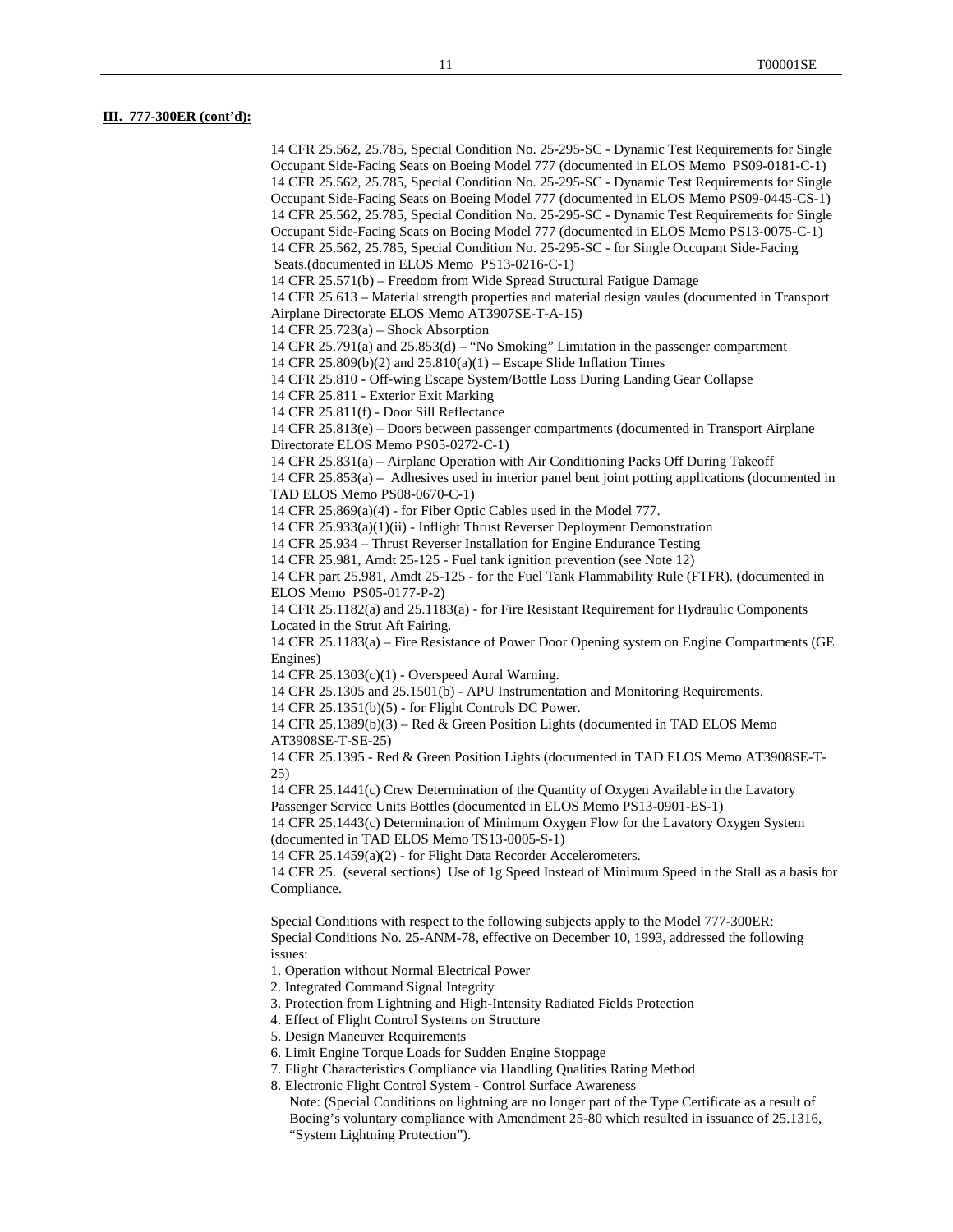| III. 777-300ER (cont'd): |                                                                                                                                                  |
|--------------------------|--------------------------------------------------------------------------------------------------------------------------------------------------|
|                          | Special Conditions No. 25-ANM-84A, effective on October 8, 2003, addressed airplane type design                                                  |
|                          | approval for Extended Range Operation With Two-Engine Airplanes (ETOPS).                                                                         |
|                          | Special Conditions No. 25-07-12-SC, effective on June 1, 2007, Lithium Ion Battery installation                                                  |
|                          | Special Conditions No. 25-141-SC, effective on December 7, 1998, Seats With Articulating Seat                                                    |
|                          | <b>Backs</b>                                                                                                                                     |
|                          | Special Conditions No. 25-187A-SC, effective on October 29, 2004, addressed seats with inflatable<br>lapbelts.                                   |
|                          | Special Conditions No. 25.230-SC, effective on April 9, 2003, addressed Overhead Cres Rest<br>Compartments                                       |
|                          | Special Condition No. 25-260-SC, effective on April 14, 2004, addressed Overhead Crew Rest                                                       |
|                          | Compartment Occupiable During Taxi, Takeoff, and Landing.                                                                                        |
|                          | Special Conditions No. 25.295-SC, effective on August 9, 2005, Side-Facing Single-Occupant Seats<br>equipped with inflatable lapbelts            |
|                          | Special conditions No. 25-336-SC, published in the Federal Register on November 15, 2006.<br>addressed overhead cross aisle stowage compartments |
|                          | Special Conditions No. 25-367-SC, effective on February 7, 2008, addressed Seats With Non-                                                       |
|                          | Traditional, Large, Non-Metallic Panels                                                                                                          |
|                          | Special Conditions No. 25-503-SC, effective on November 18, 2013, addressed Aircraft Electronic                                                  |
|                          | <b>System Security Protection From Unauthorized Internal Access</b>                                                                              |
|                          | Special Conditions No. 25-504-SC, effective on November 18, 2013, addressed Aircraft Electronic                                                  |
|                          | <b>System Security Protection From Unauthorized External Access</b>                                                                              |
|                          | Special Conditions No. 25-569-SC, effective on September 25, 2014, addressed Model 777-300ER                                                     |
|                          | airplanes with single-occupant, oblique (side-facing) seats equipped with inflatable                                                             |
|                          | lapbelts.                                                                                                                                        |
|                          |                                                                                                                                                  |

# **IV - Model 777-200LR Series (Transport Category) Approved February 2, 2006**

| Engines:                 | 2 General Electric Turbofan Model: GE90-110B1                                                                                                                                                                                                                                                                                                    |
|--------------------------|--------------------------------------------------------------------------------------------------------------------------------------------------------------------------------------------------------------------------------------------------------------------------------------------------------------------------------------------------|
|                          | 2 General Electric Turbofan Model: GE90-115B                                                                                                                                                                                                                                                                                                     |
|                          | (Engine Type Certificate No. E00049EN)                                                                                                                                                                                                                                                                                                           |
| Fuel:                    | General Electric Engines:                                                                                                                                                                                                                                                                                                                        |
|                          | Fuels conforming to:                                                                                                                                                                                                                                                                                                                             |
|                          | ASTM D-1655 grades Jet-A and Jet A-1,                                                                                                                                                                                                                                                                                                            |
|                          | MIL-T-5624 grade JP-5, and                                                                                                                                                                                                                                                                                                                       |
|                          | MIL-T-83133 grade JP-8, and                                                                                                                                                                                                                                                                                                                      |
|                          | Fuels produced to other specifications and having properties meeting the requirements of the above<br>specifications are acceptable. The fuel and any fuel additives must conform to the latest approved<br>version of GE Aviation Turbine Fuels Specification D50TF2.                                                                           |
| Engine Ratings &         |                                                                                                                                                                                                                                                                                                                                                  |
| <b>Operating Limits:</b> | General Electric Engines:                                                                                                                                                                                                                                                                                                                        |
|                          | See the FAA approved Airplane Flight Manual for engine ratings. See the FAA approved Airplane<br>Flight Manual and Note 6 for engine operating limits. The normal 5 minute takeoff time limit may be<br>extended to 10 minutes for engine out contingency if permitted by the Limitations Section of the<br>FAA approved Airplane Flight Manual. |
| Airspeed Limits:         | $VMO/MMO = 330KEAS/39M.$                                                                                                                                                                                                                                                                                                                         |
|                          | For other airspeed limits, see the appropriate FAA approved Airplane Flight Manual                                                                                                                                                                                                                                                               |
| CG Range:                | See the appropriate FAA approved Airplane Flight Manual.                                                                                                                                                                                                                                                                                         |
| Maximum Weights:         | See the appropriate FAA approved Airplane Flight Manual.                                                                                                                                                                                                                                                                                         |
| Model                    | Eligible Serial Numbers                                                                                                                                                                                                                                                                                                                          |
| 777-2FBLR                | 40668                                                                                                                                                                                                                                                                                                                                            |
| 777-2DZLR                | 36012, 36013, 36015-36018, 36101, 36102, 41061, 41062                                                                                                                                                                                                                                                                                            |
| 777-2KQLR                | 40753                                                                                                                                                                                                                                                                                                                                            |
| 777-21HLR                | 35572, 35573, 35576-35578, 35582, 35586, 35587, 35589, 35590                                                                                                                                                                                                                                                                                     |
| 777-22KLR<br>777-29MLR   | 39548, 42296, 42297                                                                                                                                                                                                                                                                                                                              |
| 777-232LR                | 40955, 40993<br>29739-29742, 30440, 32222, 39091, 39254, 40559, 40560                                                                                                                                                                                                                                                                            |
|                          |                                                                                                                                                                                                                                                                                                                                                  |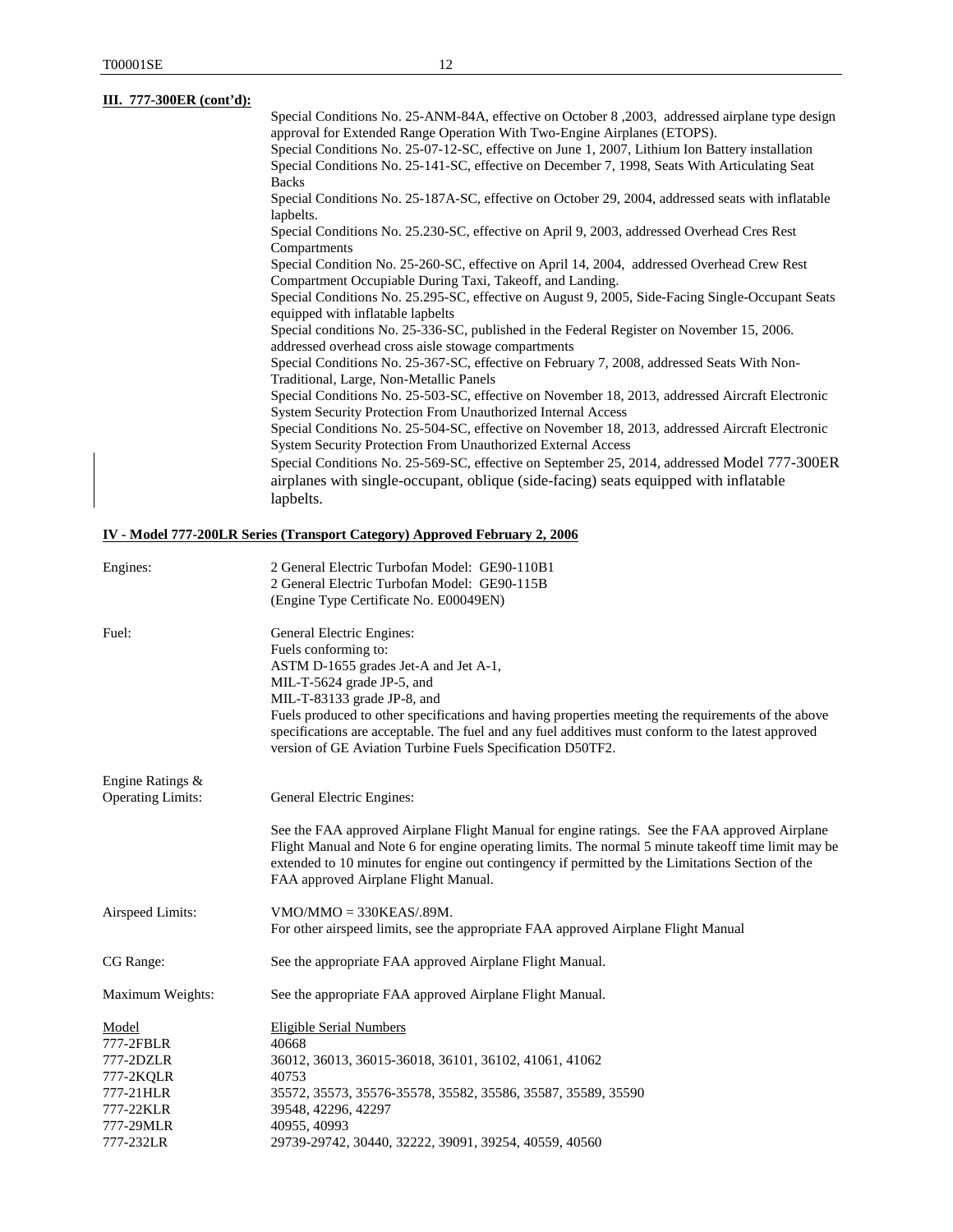## **IV - Model 777-200LR (cont'd)**

| 777-233LR<br>777-237LR<br>777-240LR   | 35239, 35243-35247<br>36300-36307<br>33781, 33782                                                                                                                                                                                                                                                                                                                                                                                                                                                                                                                                                                                                                                                                                                                                                                                                                                                                                                                                                                                                                                                                                                                                                                                                                                                                                                                                                                                                                                                                                                                                                                                                                                                                                            |
|---------------------------------------|----------------------------------------------------------------------------------------------------------------------------------------------------------------------------------------------------------------------------------------------------------------------------------------------------------------------------------------------------------------------------------------------------------------------------------------------------------------------------------------------------------------------------------------------------------------------------------------------------------------------------------------------------------------------------------------------------------------------------------------------------------------------------------------------------------------------------------------------------------------------------------------------------------------------------------------------------------------------------------------------------------------------------------------------------------------------------------------------------------------------------------------------------------------------------------------------------------------------------------------------------------------------------------------------------------------------------------------------------------------------------------------------------------------------------------------------------------------------------------------------------------------------------------------------------------------------------------------------------------------------------------------------------------------------------------------------------------------------------------------------|
| 777-260LR                             | 40770-40774, 43814                                                                                                                                                                                                                                                                                                                                                                                                                                                                                                                                                                                                                                                                                                                                                                                                                                                                                                                                                                                                                                                                                                                                                                                                                                                                                                                                                                                                                                                                                                                                                                                                                                                                                                                           |
| PERTINENT DATA<br>Minimum Crew:       | Two $(2)$ : pilot and copilot.                                                                                                                                                                                                                                                                                                                                                                                                                                                                                                                                                                                                                                                                                                                                                                                                                                                                                                                                                                                                                                                                                                                                                                                                                                                                                                                                                                                                                                                                                                                                                                                                                                                                                                               |
| <b>Maximum Passengers:</b>            | 440                                                                                                                                                                                                                                                                                                                                                                                                                                                                                                                                                                                                                                                                                                                                                                                                                                                                                                                                                                                                                                                                                                                                                                                                                                                                                                                                                                                                                                                                                                                                                                                                                                                                                                                                          |
| Maximum Baggage/Cargo:                | See appropriate FAA approved Weight and Balance Manual.                                                                                                                                                                                                                                                                                                                                                                                                                                                                                                                                                                                                                                                                                                                                                                                                                                                                                                                                                                                                                                                                                                                                                                                                                                                                                                                                                                                                                                                                                                                                                                                                                                                                                      |
| Fuel and Oil Capacities:              | See appropriate FAA approved Weight and Balance Manual.                                                                                                                                                                                                                                                                                                                                                                                                                                                                                                                                                                                                                                                                                                                                                                                                                                                                                                                                                                                                                                                                                                                                                                                                                                                                                                                                                                                                                                                                                                                                                                                                                                                                                      |
| Minimum Required Fuel:                | See appropriate FAA approved Airplane Flight Manual.                                                                                                                                                                                                                                                                                                                                                                                                                                                                                                                                                                                                                                                                                                                                                                                                                                                                                                                                                                                                                                                                                                                                                                                                                                                                                                                                                                                                                                                                                                                                                                                                                                                                                         |
| <b>Maximum Operating</b><br>Altitude: | 43,100 feet                                                                                                                                                                                                                                                                                                                                                                                                                                                                                                                                                                                                                                                                                                                                                                                                                                                                                                                                                                                                                                                                                                                                                                                                                                                                                                                                                                                                                                                                                                                                                                                                                                                                                                                                  |
| <b>Certification Basis:</b>           | A. 14 CFR part 25 of the Federal Aviation Regulations:<br>Amendment 25-1 through 25-100, except for :<br>14 CFR 25.3(b)(2) at amendment 25-120<br>14 CFR 25.831(a) and (g) which remains at amendment 25-86,<br>14 CFR 25.841(a), which remains at Amendment 25-86, and<br>14 CFR $25.853(d)(3)$ , which remains at Amendment 25-82 level.<br>14 CFR 25.1457 at amendment 25-124 applicable to Line Number 858 and on.<br>14 CFR 25.1459 at amendment 25-124 applicable to Line Number 858 and on.<br>14 CFR 25.1517 is not part of the TC                                                                                                                                                                                                                                                                                                                                                                                                                                                                                                                                                                                                                                                                                                                                                                                                                                                                                                                                                                                                                                                                                                                                                                                                   |
|                                       | 14 CFR 25.1535 at amendment 25-120                                                                                                                                                                                                                                                                                                                                                                                                                                                                                                                                                                                                                                                                                                                                                                                                                                                                                                                                                                                                                                                                                                                                                                                                                                                                                                                                                                                                                                                                                                                                                                                                                                                                                                           |
|                                       | 14 CFR part 26:<br>Based on 14 CFR §21.101(g) for changes made to TCs applicable provisions of 14 CFR part 26 are<br>included in the certification basis. For any future 14 CFR part 26 amendments, the holder of this TC<br>must demonstrate compliance with the applicable sections                                                                                                                                                                                                                                                                                                                                                                                                                                                                                                                                                                                                                                                                                                                                                                                                                                                                                                                                                                                                                                                                                                                                                                                                                                                                                                                                                                                                                                                        |
|                                       | Compliance has been found for the following regulations at Amendment 26-0: §26.11<br>Compliance has been found for the following regulations at Amendment 26-1: §26.43, 26.45, 26.47,<br>and 26.49<br>Compliance has been found for the following regulations at Amendment 26-3: §26.33 and §26.39<br>In addition to 14 CFR part 25 of FARs, the type certification basis for the Model 777-200LR<br>airplane includes compliance with the emissions standards of 14 CFR part 34, Amendment 34-1<br>through 34-3, and with the noise standards of 14 CFR part 36, Amendment 36-1 through 36-28.<br>B. This Amended Type Certification was obtained under the delegation option authorization<br>provisions of 14 CFR part 21<br><b>Optional Design Regulations:</b><br>Ditching:<br>14 CFR 25.801, 25.1411(d), (e), (f), (g) and 25.1415<br>Ice Protection:<br>14 CFR 25.1419<br>Exemptions from 14 CFR part 25:<br>1. Floor Warpage for Flight Deck Seats Exemption from 14 CFR 25.562(b)(2).<br>(Exemption No. 5436, April 1, 1992 and No. 5436A, January 3, 1997 and No. 5436B, November 15,<br>2000).<br>2. Partial Exemption from 14 CFR 25.1435(b)(1), Hydraulic Proof Pressure Test the static pressure<br>test requirement (Exemption No 7478, March 28, 2001)<br>3. Partial Exemption from 14 CFR 25.901(c), Thrust Control Malfunction Accomodation and Single<br>Failures of Thrust Levers (Exemption No. 7955, January 17, 2003).<br>4. Partial Time-Limited Exemption from 14 CFR §25.853(a), appendix F, paragraph (a)(1)(i),<br>Testing on Large Interior Panels, granted through November 28, 2011. (Exemption No. 9791,<br>November 28, 2008, Exemption No. 9791B, March 1, 2010, Exemption No. 9791C, February 4,<br>2011) |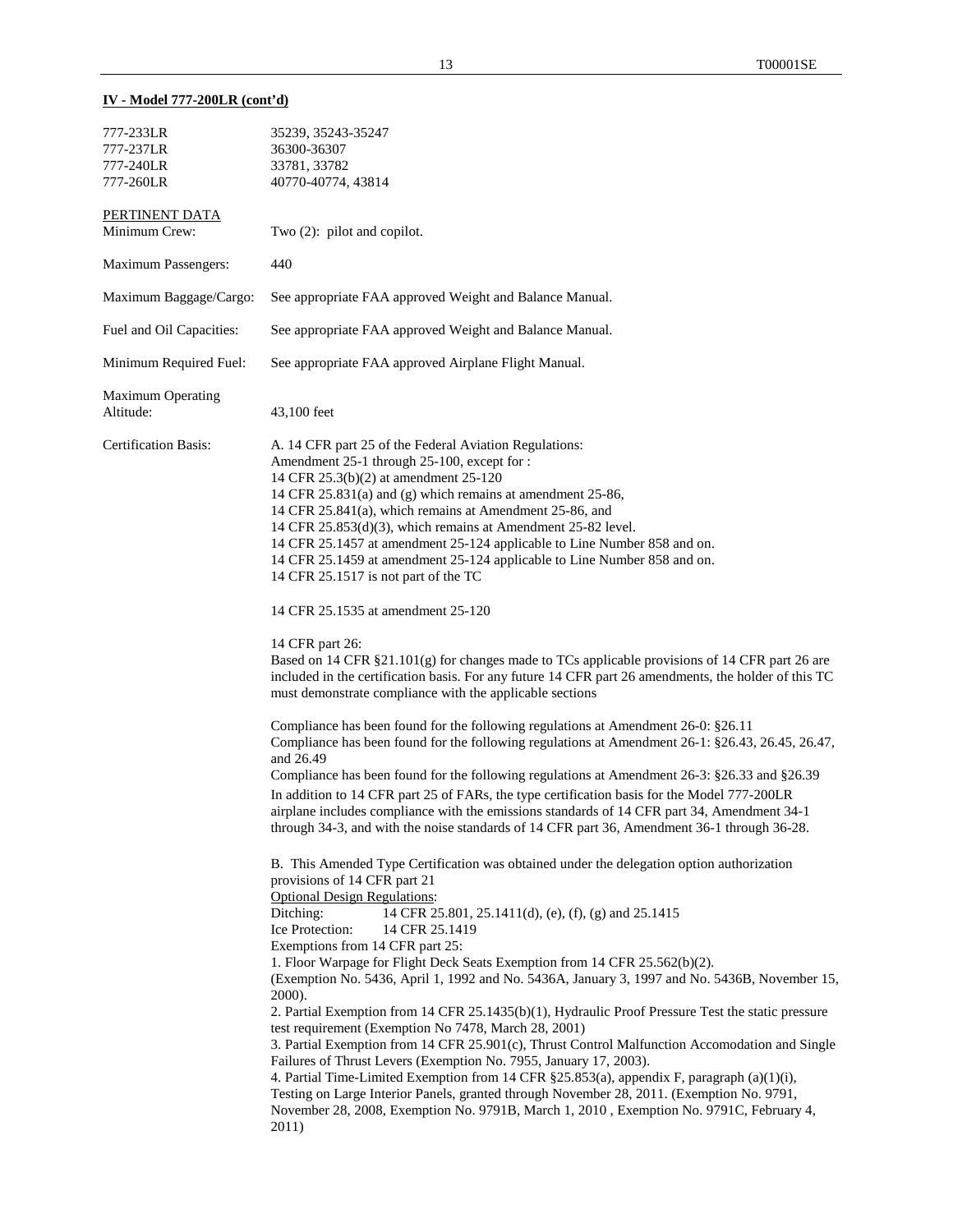5. Time-Limited Exemption from 14 CFR 25.1535 as specified in Appendix K, §K25.1.4(a)(3) as the regulation applies to low-fuel alerting for approval for extended operations (ETOPS) beyond 180 minutes, granted through January 11, 2015 (Exemption No. 10193, January 11, 2011) (Exemption No. 10193A, December 17, 2013)

Equivalent Safety Findings exist with respect to the following regulations:

14 CFR 25.201(d) – Stall Demonstration

14 CFR 25.203(a) – Stall Characteristics

14 CFR 25.335(b) – Dive Speed Definition with Dive Speed Protection

14 CFR 25.562, 25.785, Special Condition No. 25-295-SC - Dynamic Test Requirements for Single Occupant Side-Facing Seats on Boeing Model 777 (documented in ELOS Memo PS09-0445-CS-1) 14 CFR 25.562, 25.785, Special Condition No. 25-295-SC - Dynamic Test Requirements for Single Occupant Side-Facing Seats on Boeing Model 777 (documented in ELOS Memo PS13-0075-C-1) 14 CFR 25.562, 25.785, Special Condition No. 25-295-SC - for Single Occupant Side-Facing Seats.(documented in ELOS Memo PS13-0216-C-1)

14 CFR 25.571(b) – Freedom from Wide Spread Structural Fatigue Damage

14 CFR 25.613 – Material strength properties and material design vaules (documented in Transport Airplane Directorate ELOS Memo AT3907SE-T-A-15)

14 CFR 25.723(a) – Shock Absorption

14 CFR 25.791(a) and 25.853(d) – "No Smoking" Limitation in the Passenger Compartment

14 CFR 25.809(b)(2) and 25.810(a)(1) – Escape Slide Inflation Times

14 CFR 25.811 - Exterior Exit Marking

14 CFR 25.811(f) - Door Sill Reflectance

14 CFR 25.813(e) – Doors between passenger compartments (documented in Transport Airplane Directorate ELOS Memo PS05-0272-C-1)

14 CFR 25.831(a) – Airplane Operation with Air Conditioning Packs Off During Takeoff

14 CFR 25.853(a) – Adhesives used in interior panel bent joint potting applications (documented in TAD ELOS Memo PS08-0670-C-1)

14 CFR 25.869(a)(4) - for Fiber Optic Cables used in the Model 777.

14 CFR 25.933(a)(1)(ii) - Inflight Thrust Reverser Deployment Demonstration.

14 CFR 25.934 – Thrust Reverser Installation for Engine Endurance Testing

14 CFR 25.981, Amdt 25-125 - Fuel tank ignition prevention (see Note 12)

14 CFR 25.981, Amdt 25-125 - for the Fuel Tank Flammability Rule (FTFR). (documented in ELOS Memo PS05-0177-P-2)

14 CFR 25.1182(a) and 25.1183(a) - for Fire Resistant Requirement for Hydraulic Components Located in the Strut Aft Fairing

14 CFR FAR 25.1183(a) – Fire Resistance of Power Door Opening system on Engine Compartments (GE Engines)

14 CFR 25.1303(c)(1) - Overspeed Aural Warning.

14 CFR 25.1305 and 25.1501(b) - APU Instrumentation and Monitoring Requirements.

14 CFR 25.1351(b)(5) - for Flight Controls DC Power.

14 CFR 25.1389(b)(3) – Red & Green Position Lights, Aft Lamps Only.

14 CFR 25.1441(c) Crew Determination of the Quantity of Oxygen Available in the Lavatory

Passenger Service Units Bottles (documented in ELOS Memo PS13-0901-ES-1)

14 CFR 25.1443(c) Determination of Minimum Oxygen Flow for the Lavatory Oxygen System (documented in TAD ELOS Memo TS13-0005-S-1)

14 CFR 25.1459(a)(2) - for Flight Data Recorder Accelerometers.

14 CFR 25. (several sections) Use of 1g Speed Instead of Minimum Speed in the Stall as a Basis for **Compliance** 

Special Conditions with respect to the following subjects apply to the Model 777-200LR:

Special Conditions No. 25-ANM-78, effective on December 10, 1993, addressed the following subjects:

1. Operation without Normal Electrical Power

2. Integrated Command Signal Integrity

3. Protection from Lightning and High-Intensity Radiated Fields Protection

4. Effect of Flight Control Systems on Structure

5. Design Maneuver Requirements

6. Limit Engine Torque Loads for Sudden Engine Stoppage

7. Flight Characteristics Compliance via Handling Qualities Rating Method

8. Electronic Flight Control System - Control Surface Awareness

Note: (Special Conditions on lightning are no longer part of the Type Certificate as a result of Boeing's voluntary compliance with Amendment 25-80 which resulted in issuance of 25.1316, "System Lightning Protection")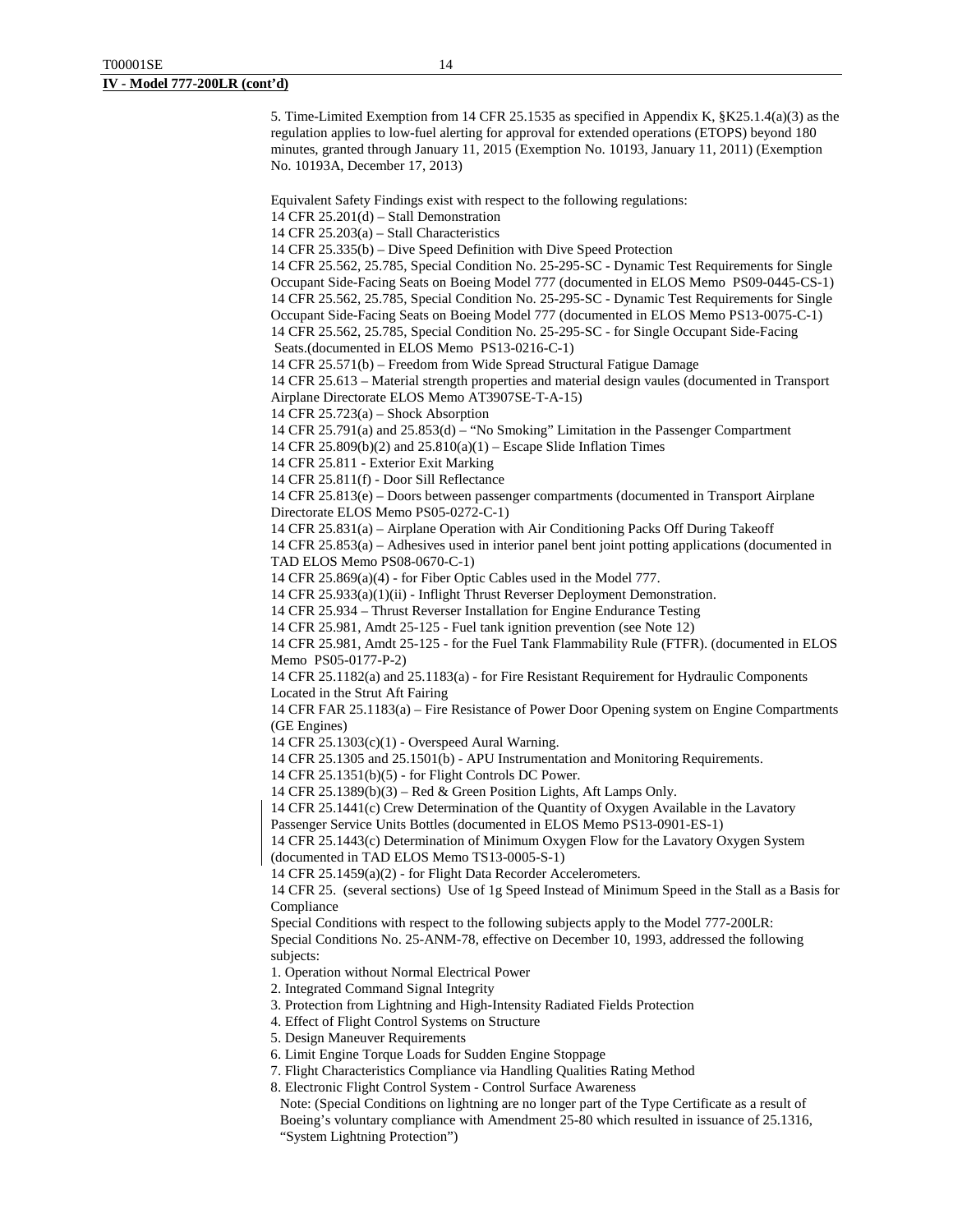## **IV - Model 777-200LR (cont'd)**

| Special Conditions No. 25-ANM-84A, effective on October 8, 2003, addressed airplane type design   |
|---------------------------------------------------------------------------------------------------|
| approval for Extended Range Operation With Two-Engine Airplanes (ETOPS).                          |
| Special Conditions No. 25-141-SC, effective on December 7, 1998, Seats With Articulating Seat     |
| <b>Backs</b>                                                                                      |
| Special Conditions No. 25-187A-SC, effective on October 29, 2004, addressed seats with inflatable |
| lapbelts.                                                                                         |
| Special Conditions No. 25-230-SC, effective on April 9, 2003, addressed Overhead Crew Rest        |
| Compartments                                                                                      |
| Special Conditions No. 25-260-SC, effective on April 14, 2004, addressed the Overhead Crew Rest   |
| Compartment Occupiable During Taxi, Take-off, and Landing                                         |
| Special Conditions No. 25-230-SC, effective on April 9, 2003, addressed Overhead Crew Rest        |
| Compartments                                                                                      |
| Special Conditions No. 25-260-SC, effective on April 14, 2004, addressed the Overhead Crew Rest   |
| Compartment Occupiable During Taxi, Take-off, and Landing                                         |
| Special Conditions No. 25-295-SC, effective on August 9, 2005, Side-Facing Single-Occupant Seats  |
| equipped with inflatable lapbelts                                                                 |
| Special Conditions No. 25-336-SC, published in the Federal Register on November 15, 2006.         |
| addressed overhead cross aisle stowage compartments                                               |
| Special Conditions No. 25-367-SC, effective on February 7, 2008, addressed Seats With Non-        |
| Traditional, Large, Non-Metallic Panels                                                           |
| Special Conditions No. 25-503-SC, effective on November 18, 2013, addressed Aircraft Electronic   |
| <b>System Security Protection From Unauthorized Internal Access</b>                               |
| Special Conditions No. 25-504-SC, effective on November 18, 2013, addressed Aircraft Electronic   |
| <b>System Security Protection From Unauthorized External Access</b>                               |
|                                                                                                   |

# **V-Model 777F Series (Transport Category) Approved February 3, 2009**

| Engines:                 | 2 General Electric Turbofan Model: GE90-110B1                                                       |  |
|--------------------------|-----------------------------------------------------------------------------------------------------|--|
|                          | 2 General Electric Turbofan Model: GE90-115B                                                        |  |
|                          | (Engine Type Certificate No. E00049EN)                                                              |  |
| Fuel:                    | General Electric Engines:                                                                           |  |
|                          | Fuels conforming to:                                                                                |  |
|                          | ASTM D-1655 grades Jet-A and Jet A-1,                                                               |  |
|                          | MIL-T-5624 grade JP-5, and                                                                          |  |
|                          | MIL-T-83133 grade JP-8, and                                                                         |  |
|                          | Fuels produced to other specifications and having properties meeting the requirements of the above  |  |
|                          | specifications are acceptable. The fuel and any fuel additives must conform to the latest approved  |  |
|                          | version of GE Aviation Turbine Fuels Specification D50TF2.                                          |  |
| Engine Ratings &         |                                                                                                     |  |
| <b>Operating Limits:</b> | General Electric Engines:                                                                           |  |
|                          | See the FAA approved Airplane Flight Manual for engine ratings. See the FAA approved Airplane       |  |
|                          | Flight Manual and Note 6 for engine operating limits. The normal 5 minute takeoff time limit may be |  |
|                          | extended to 10 minutes for engine out contingency if permitted by the Limitations Section of the    |  |
|                          | FAA approved Airplane Flight Manual.                                                                |  |
| Airspeed Limits:         | $VMO/MMO = 330KEAS/.89M.$                                                                           |  |
|                          | For other airspeed limits, see the appropriate FAA approved Airplane Flight Manual.                 |  |
| CG Range:                | See the appropriate FAA approved Airplane Flight Manual.                                            |  |
| Maximum Weights:         | See the appropriate FAA approved Airplane Flight Manual.                                            |  |
| Model                    | <b>Eligible Serial Numbers</b>                                                                      |  |
| 777F16                   | 38091, 41518                                                                                        |  |
| 777F28                   | 32965-32967, 32969                                                                                  |  |
| 777F60                   | 42031                                                                                               |  |
| 777F1B                   | 37309-37314, 41632, 41633                                                                           |  |
| 777F1H                   | 35606-35613, 42230-42233                                                                            |  |
| 777F6N                   | 37708, 37710, 37711, 37713-37717, 41817, 41846                                                      |  |
| 777FBT                   | 41674-41677                                                                                         |  |
| 777FDZ                   | 36098-36100, 39644, 39645, 41427, 42299                                                             |  |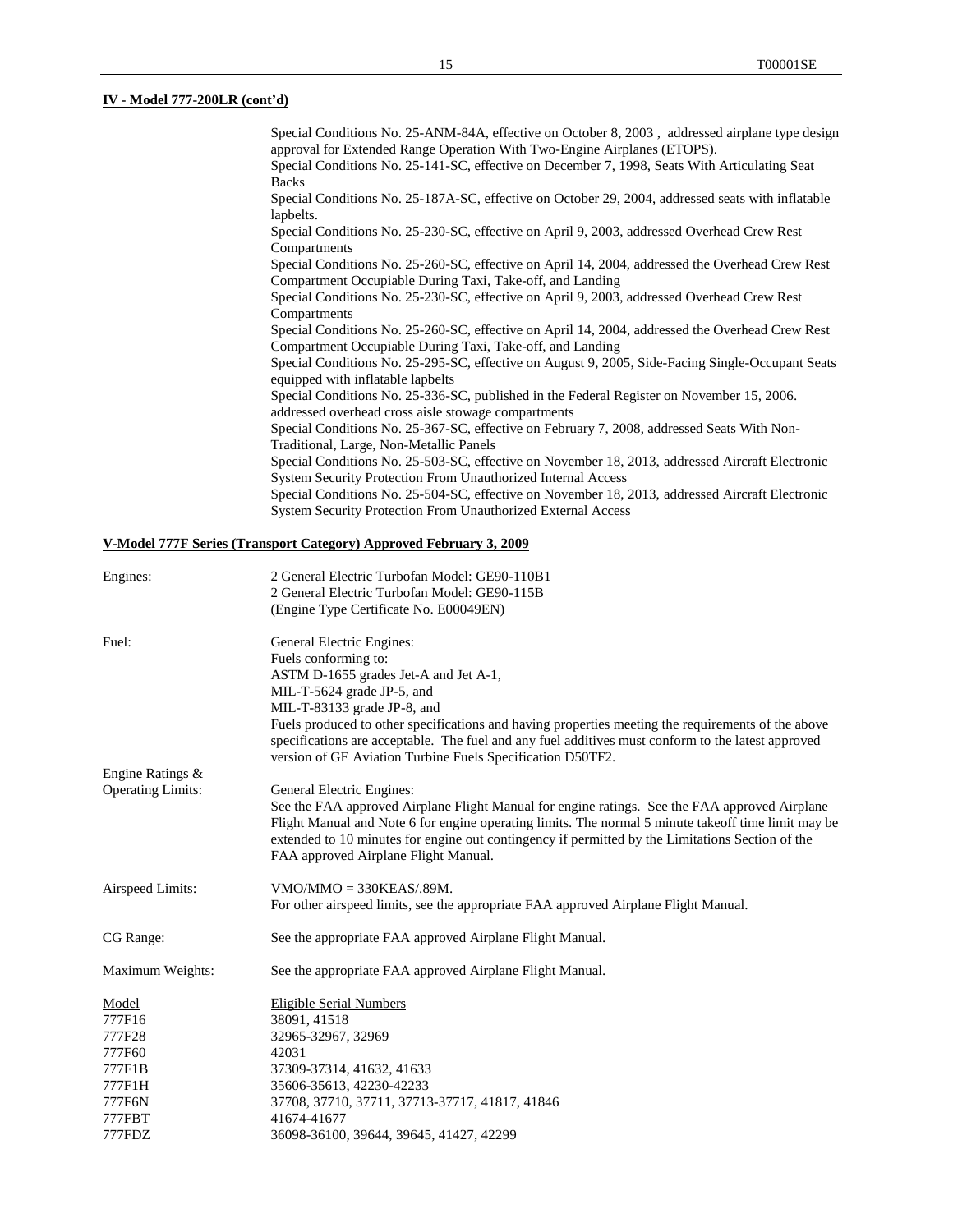| T00001SE         |  |
|------------------|--|
| V. 777F (cont'd) |  |

| 777FFT<br>777FFX<br>777FHT<br>777FZB<br>777FZN<br>777FB5<br>777FS2 | 44678-44682<br>39682, 39691-39692<br>37138, 38969, 39285, 39286<br>37986-37989<br>36001-36004, 36198-36201<br>37638-37641                                                                                            | 37137, 37721-37730, 37732-37735, 38707, 41064-41067, 41439, 41749                                                                                                                                                                                                                                                                                                                                                                                                                                                                                                                 |                                                                                                                                                                     |
|--------------------------------------------------------------------|----------------------------------------------------------------------------------------------------------------------------------------------------------------------------------------------------------------------|-----------------------------------------------------------------------------------------------------------------------------------------------------------------------------------------------------------------------------------------------------------------------------------------------------------------------------------------------------------------------------------------------------------------------------------------------------------------------------------------------------------------------------------------------------------------------------------|---------------------------------------------------------------------------------------------------------------------------------------------------------------------|
| PERTINENT DATA                                                     |                                                                                                                                                                                                                      |                                                                                                                                                                                                                                                                                                                                                                                                                                                                                                                                                                                   |                                                                                                                                                                     |
| Minimum Crew:                                                      | Two (2): pilot and copilot.                                                                                                                                                                                          |                                                                                                                                                                                                                                                                                                                                                                                                                                                                                                                                                                                   |                                                                                                                                                                     |
| Maximum Passengers:                                                |                                                                                                                                                                                                                      | For 777F total persons capacity is limited to: Maximum of eleven (11) persons per Exemption 9779<br>and limitations outlined in the FAA approved Airplane Flight Manual.                                                                                                                                                                                                                                                                                                                                                                                                          |                                                                                                                                                                     |
| Maximum Baggage/Cargo:                                             |                                                                                                                                                                                                                      | See appropriate FAA approved Weight and Balance Manual.                                                                                                                                                                                                                                                                                                                                                                                                                                                                                                                           |                                                                                                                                                                     |
| Fuel and Oil Capacities:                                           | See appropriate FAA approved Weight and Balance Manual.                                                                                                                                                              |                                                                                                                                                                                                                                                                                                                                                                                                                                                                                                                                                                                   |                                                                                                                                                                     |
| Minimum Required Fuel:                                             |                                                                                                                                                                                                                      | See appropriate FAA approved Airplane Flight Manual.                                                                                                                                                                                                                                                                                                                                                                                                                                                                                                                              |                                                                                                                                                                     |
| Maximum Operating<br>Altitude:                                     | 43,100 feet                                                                                                                                                                                                          |                                                                                                                                                                                                                                                                                                                                                                                                                                                                                                                                                                                   |                                                                                                                                                                     |
| <b>Certification Basis:</b>                                        |                                                                                                                                                                                                                      | A. 14 CFR part 25 of the Federal Aviation Regulations (FAR) as amended by Amendments 25-1<br>through 25-117, with the exceptions listed below:                                                                                                                                                                                                                                                                                                                                                                                                                                    |                                                                                                                                                                     |
|                                                                    | <b>SECTION NO.</b><br>25.3(b)(2)<br>25.103<br>25.107<br>25.111<br>25.119<br>25.121<br>25.125<br>25.143<br>25.149<br>25.201<br>25.207<br>25.233<br>25.237<br>25.473<br>25.613<br>25.723<br>25.731<br>25.735<br>25.773 | <b>TITLE</b><br>Special provisions for ETOPS type design approvals<br>Performance - stalling speed<br>Takeoff speeds<br>Takeoff path<br>Landing Climb: All engines operating<br>Climb: One Engine Inoperative<br>Landing<br>Controllability and Maneuverability General<br>Minimum control speed<br>Stall demonstration<br>Stall warning<br>Directional stability and control<br>Wind velocities<br>Ground load conditions and assumptions<br>Material strength properties and design values<br><b>Shock Absorbtion Test</b><br>Wheels<br><b>Brakes</b><br>Pilot Compartment View | <u>AT AMDT. 25-</u><br>120<br>108<br>108<br>115<br>108<br>108<br>108<br>108<br>108<br>108<br>108<br>108<br>108<br>103<br>112(1)<br>103<br>72(2)<br>92 (3)<br>108(4) |

25.783 Doors 114 (5) 25.807 Passenger Emergency Exits 114 (6)<br>25.812 Emergency Lighting 116 (7)

25.813 Emergency Exit Access 116<br>25.820 Lavatory Doors 114 25.820 Lavatory Doors 114<br>25.841(a) Pressurized Cabins 86 25.841(a) Pressurized Cabins 86<br>25.853 Compartment Interiors 116

25.855 Cargo or Baggage Compartments 116 25.856 Thermal/Acoustic insulation materials 111 25.869 Fire Protection: Systems 113 25.981(a)(b) Fuel Tank temperature 102<br>25.1001(f) Fuel jettisoning system 108 25.1001(f) Fuel jettisoning system 108<br>25.1141 Powerplant Controls: General 115 25.1141 Powerplant Controls: General 115<br>25.1305 Powerplant Instruments 115

Emergency Lighting

Compartment Interiors

25.1305 Powerplant Instruments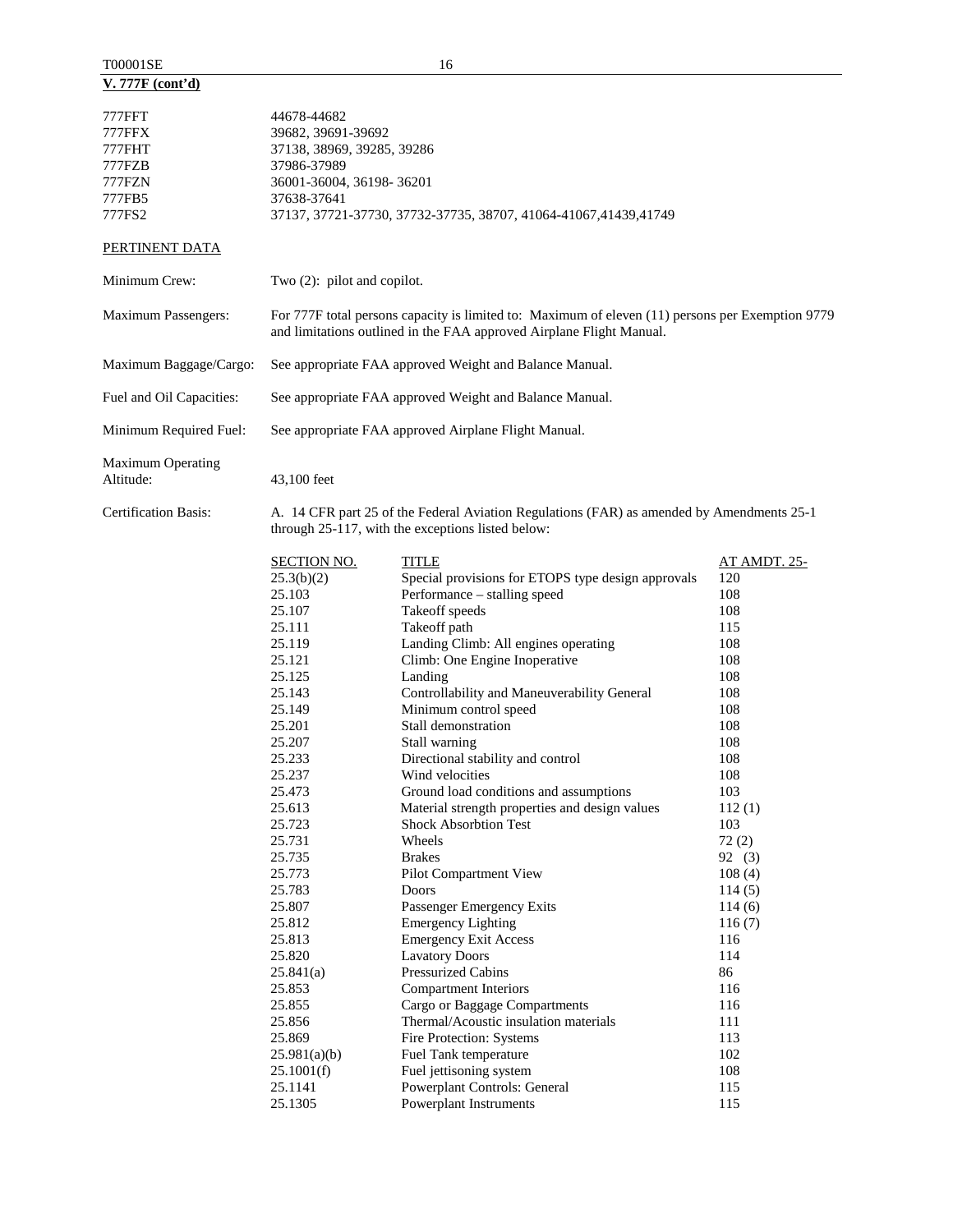### **V. 777F (cont'd)**

| 25.1323 | Airspeed Indicating System                      | 109     |
|---------|-------------------------------------------------|---------|
| 25.1325 | <b>Static Pressure Systems</b>                  | 108     |
| 25.1353 | Electrical Equipment & Installation             | 113(8)  |
| 25.1411 | Safety Equipment: General                       | 116     |
| 25.1431 | Electronic Equipment                            | 113(9)  |
| 25.1439 | Protective Breathing Equipment                  | 115     |
| 25.1447 | Oxygen Dispensing Units                         | 116     |
| 25.1457 | Cockpit Voice Recorder                          | 124(10) |
| 25.1459 | Flight Data Recorder                            | 124(10) |
| 25.1516 | Other Speed Limitations                         | 105     |
| 25.1527 | Ambient Air Temperatures and Operating Altitude | 105     |
| 25.1535 | <b>ETOPS</b> Approval                           | 120     |
| 25.1583 | <b>Operating Limitations</b>                    | 105     |
| 25.1585 | <b>Operating Procedures</b>                     | 105     |
| 25.1587 | Performance Information                         | 108     |

(1) Comply with Amendment 25-112 except that Not Significant changes comply with 25.613(c) at Amdt 25-72: existing doors, wing, keel/wheelwell, fairings, empennage, landing gear, propulsion structure, lower lobe cargo structure, flight controls, high lift

(2) Main and nose wheels from both suppliers (Messier-Bugatti and Goodrich) are unchanged. (Goodrich nose wheel is unchanged, but the TSO load rating for the wheel has been increased compared to the  $777-200$ LR due to increased loads on the  $777F$ ). 14 CFR 25.731(a), (b), (c) amendment 72 for wheels, tires, brakes, and landing gear systems.

(3) Complies with Amendment 25-92 due to Not Significant changes to brake control cable (rerouting of cable runs 3" inboard due to installation of the new aluminum floor beams) and unchanged main wheel brakes and reassessed for landing brake kinetic energy for increased landing weights, Landing gear systems and Hydraulic controls – mechanical.

(4) Complies with Amendment 25-108 except for the window heat control unit which remains at amendment level 25-72.

(5) Complies at Amendment 25-114 for the new Main Deck Cargo Door only. All other pressurized doors remain at amendment 25-88.

(6) Complies with Amendment 25-114 for weights only. Escape systems are not effected by this change and comply with 25-94

(7) Complies with amendment 116 except for: 25.812(g) is not applicable to 777F. Physical lighting of the emergency escape means complies with 25.812(h) at amendment 25-88.

(8) Complies with Amendment 25-113 except for Avionics – SATCOM complies with Amendment 25-42 for 25.1353(a) due to Not Significant changes to the system

(9) Complies with Amendment 25-113 except for Avionics – SATCOM complies with Amendment 25-0 for 25.1431(a), (c) due to Not Significant changes to the system. Avionics- CVR and FDR comply with Amendment 25-0 for 25.1431(c). Cabin Systems – PAS complies with Amendment 25- 0 for 25.1431

(10) Compliance to amendment 25-124 applicable to Line Number 858 and on.

Following Optional Design Regulations have been complied with:

Ditching: 14 CFR 25.801, 25.1411(d), (e), (f) and 25.1415

Ice Protection: 14 CFR 25.1419

Exemptions from 14 CFR part 25:

1. Floor Warpage for Flight Deck Seats Exemption from 14 CFR 25.562(b)(2).

(Exemption No. 5436, April 1, 1992 and No. 5436A, January 3, 1997 and No. 5436B, November 15, 2000).

2. Partial Exemption from 14 CFR 25.785(j), Seat Back Hand hold

(Exemption No. 9779, October 31, 2008)

3. Partial Exemption from 14 CFR 25.857(e), Class E Cargo Compartments

(Exemption No. 9779, October 31, 2008)

4. Partial Exemption from 14 CFR 25.901(c), Thrust Control Malfunction Accomodation and Single Failures of Thrust Levers

(Exemption No. 7955, January 17, 2003)

5. Partial Exemption from 14 CFR 25.1447(c)(1), Equipment standards for oxygen dispensing units (Exemption No. 9779, October 31, 2008, Exemption 9779A, September 15, 2009)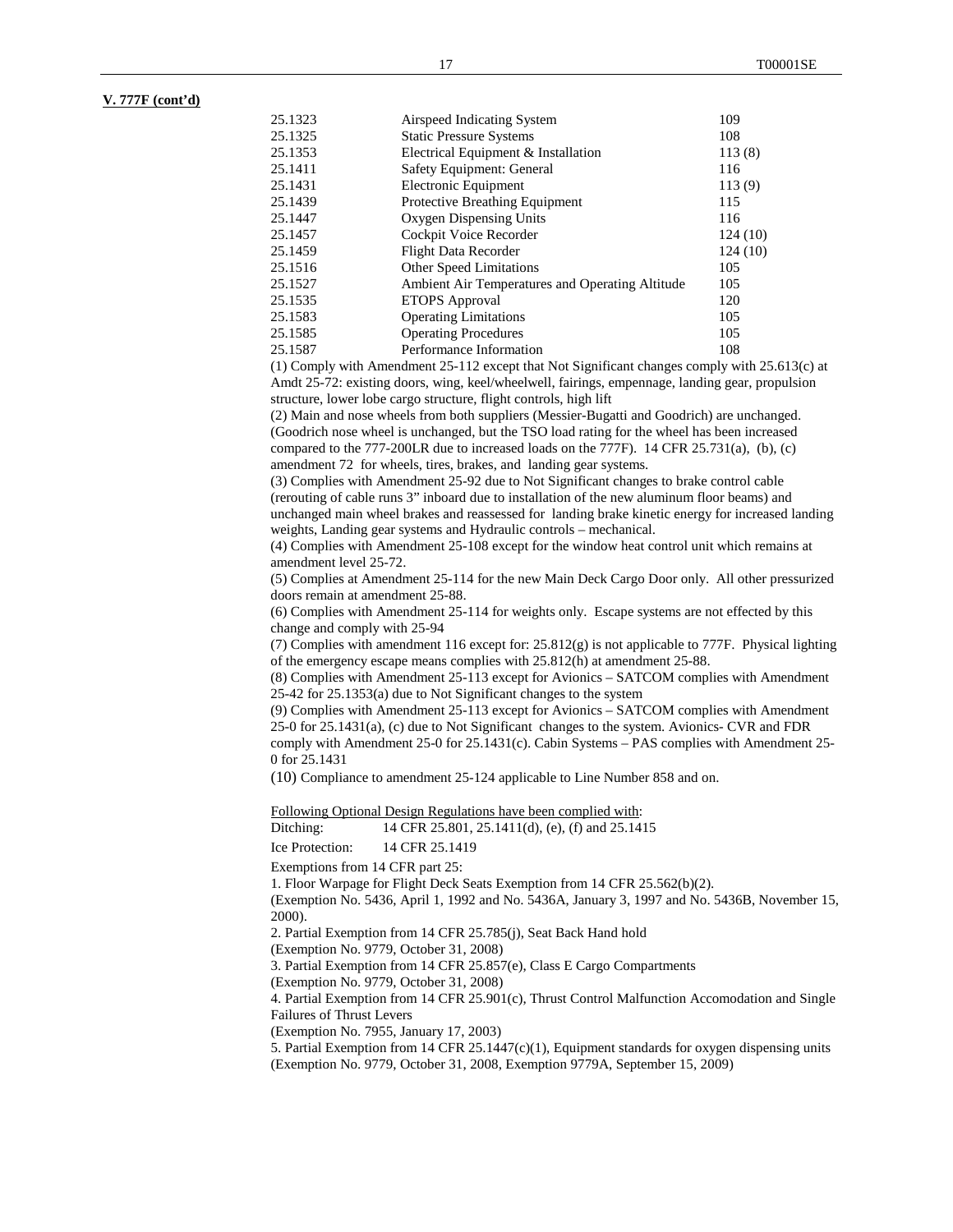6. Partial Time-Limited Exemption from 14 CFR §25.853(a), appendix F, paragraph (a)(1)(i), Testing on Large Interior Panels, granted through November 28, 2011. (Exemption No. 9791, November 28, 2008, Exemption No. 9791B, March 1, 2010 , Exemption No. 9791C, February 4, 2011) 7. Time-Limited Exemption from 14 CFR 25.1535 as specified in Appendix K, §K25.1.4(a)(3) as the regulation applies to low-fuel alerting for approval for extended operations (ETOPS) beyond 180 minutes, granted through January 11, 2015 (Exemption No. 10193, January 11, 2011) (Exemption No. 10193A, December 17, 2013) The following regulations have been complied by Equivalent Level of Safety: 14 CFR 25.201(d), Amdt 25-84 – Stall Demonstration 14 CFR 25.203(a), Amdt 25-84 – Stall Characteristics 14 CFR 25.335(b), Amdt 25-91 – Dive Speed Definition with Dive Speed Protection 14 CFR 25.341, Amdt 25-86 – Design Gust Criteria 14 CFR 25.343, Amdt 25-86 – Design Gust Criteria 14 CFR 25.345, Amdt 25-91 – Design Gust Criteria 14 CFR 25.371, Amdt 25-91 – Design Gust Criteria 14 CFR 25.373, Amdt 25-86 – Design Gust Criteria 14 CFR 25.391, Amdt 25-86 – Design Gust Criteria 14 CFR 25.571(b), Amdt 25-96 – Freedom from Wide Spread Structural Fatigue Damage 14 CFR 25.791(a). Amdt 25-72 – "No Smoking" Limitation in the Passenger Compartment 14 CFR 25.809(b)(2), Amdt 25-72 – Escape Slide Inflation Times 14 CFR 25.810(a)(1), Amdt 25-88 - Escape Slide Inflation Times 14 CFR 25.811, Amdt 25-79 - Exterior Exit Marking 14 CFR 25.811(f), Amdt 25-88 - Door Sill Reflectance 14 CFR 25.831(g), Acceptable High Temperature Physiological Environment During Failure Conditions. (documented in ELOS Memo PS05-0020-ES-3) 14 CFR 25.853(d), Amdt 25-83 - "No Smoking" Limitation in the Passenger Compartment 14 CFR 25.855, Amdt 25-116 - Inadvertent Smoke Detection in Lower Lobe Cargo Compartments 14 CFR 25.857, Amdt 25-93 - Inadvertent Smoke Detection in Lower Lobe Cargo Compartments 14 CFR 25.858(a), Amdt 25-93 – Inadvertent Smoke Detection in Lower Lobe Cargo Compartments 14 CFR 25.933(a)(1)(ii), Amdt 25-72 - Inflight Thrust Reverser Deployment Demonstration. 14 CFR 25.934, Amdt 25-23 – Thrust Reverser Installation for Engine Endurance Testing 14 CFR 25.981, Amdt 25-125 - Fuel tank ignition prevention (see Note 12) 14 CFR part 25.981, Amdt 25-125 - for the Fuel Tank Flammability Rule (FTFR). (documented in ELOS Memo PS05-0177-P-2) 14 CFR 25.1182(a), Amdt 25-11 - for Fire Resistant Requirement for Hydraulic Components Located in the Strut Aft Fairing 14 CFR 25.1183(a), Amdt 25-57 – Fire Resistance of Power Door Opening system on Engine Compartments (GE Engines)

14 CFR 25.1303(c)(1), Amdt 25-90 - Overspeed Aural Warning.

14 CFR 25.1305, Amdt 25-72 - APU Instrumentation and Monitoring Requirements.

14 CFR 25.1351(b)(5), Amdt 25-72 - for Flight Controls DC Power.

14 CFR 25.1389(b)(3), Amdt 25-0 – Red & Green Position Lights, Aft Lamps Only.

14 CFR 25.1435(a),(b)(1), Amdt 25-104 - Hydraulic Systems (documented in ELOS Memo PS05- 0020-S-1)

14 CFR 25.1459(a)(2), Amdt 25-65 - for Flight Data Recorder Accelerometers

14 CFR 25.1501(b), Amdt 25-42 - APU Instrumentation and Monitoring Requirements

14 CFR 25. (several sections), Amdt 25-75 Use of 1g Speed Instead of Minimum Speed in the Stall as a Basis for Compliance.

Special Conditions with respect to the following subjects apply to the Model 777F: Special Condition No. 25-ANM-78, effective on December 10, 1993, addressed the following subjects:

1. Operation without Normal Electrical Power

2. Integrated Command Signal Integrity

3. Protection from Lightning and High-Intensity Radiated Fields (HIRF) Protection

4. Effect of Flight Control Systems on Structure

5. Design Maneuver Requirements

6. Limit Engine Torque Loads for Sudden Engine Stoppage

7. Flight Characteristics Compliance via Handling Qualities Rating Method

8. Electronic Flight Control System - Control Surface Awareness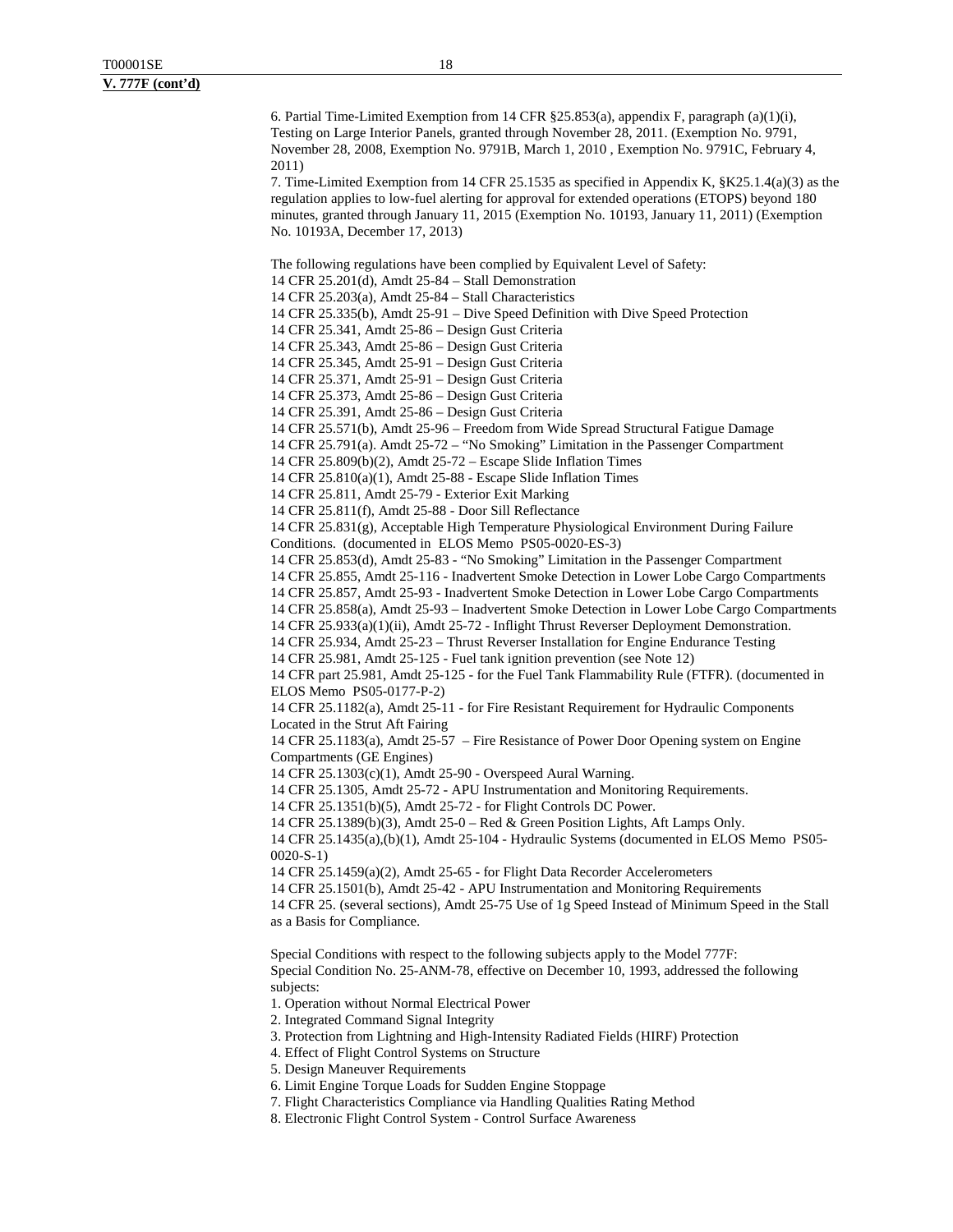| V. 777F (cont'd) |                                                                                                                                                                                                                                                                        |
|------------------|------------------------------------------------------------------------------------------------------------------------------------------------------------------------------------------------------------------------------------------------------------------------|
|                  | Note: (Special Conditions on lightning are no longer part of the Type Certificate as a result of                                                                                                                                                                       |
|                  | Boeing's compliance with 14 CFR part 25 Amendment 25-80 which resulted in issuance of                                                                                                                                                                                  |
|                  | 25.1316, "System Lightning Protection").                                                                                                                                                                                                                               |
|                  | Special Condition No. 25-ANM-84A, effective on October 8, 2003, addressed airplane type design<br>approval for Extended Range Operation With Two-Engine Airplanes (ETOPS).                                                                                             |
|                  | Special Condition No. 25-187A-SC, effective on October 29, 2004, addressed seats with inflatable<br>lapbelts.                                                                                                                                                          |
|                  | Special Conditions No.25-462-SC, effective on March 22, 2012, 777F; Enhanced Flight Vision<br>System.                                                                                                                                                                  |
|                  | Special Conditions No. 25-503-SC, effective on November 18, 2013, addressed Aircraft Electronic<br>System Security Protection From Unauthorized Internal Access                                                                                                        |
|                  | Special Conditions No. 25-504-SC, effective on November 18, 2013, addressed Aircraft Electronic<br><b>System Security Protection From Unauthorized External Access</b>                                                                                                 |
|                  | 14 CFR part 26:                                                                                                                                                                                                                                                        |
|                  | Based on 14 CFR $\S 21.101(g)$ for changes made to TCs applicable provisions of 14 CFR part 26 are<br>included in the certification basis. For any future 14 CFR part 26 amendments, the holder of this TC<br>must demonstrate compliance with the applicable sections |
|                  | Compliance has been found for the following regulations at Amendment 26-0: 26.11                                                                                                                                                                                       |
|                  | Compliance has been found for the following regulations at Amendment 26-1: §26.43, 26.45, 26.47,<br>and 26.49                                                                                                                                                          |
|                  | Compliance has been found for the following regulations at Amendment 26-3: $\S 26.33$ and $\S 26.39$                                                                                                                                                                   |
|                  | In addition to 14 CFR part 25 of FARs, the type certification basis for the Model 777F airplane<br>includes compliance with the emissions standards of 14 CFR part 34, Amendment 34-1 through 34-                                                                      |
|                  | 3, and with the noise standards of 14 CFR part 36, Amendment 36-1 through 36-28.                                                                                                                                                                                       |
|                  | <u>THE FOLLOWING INFORMATION AND NOTES APPLY TO ALL MODELS UNLESS OTHERWISE NOTED:</u>                                                                                                                                                                                 |

B. This type certificate was obtained under the delegation option authorization provisions of 14 CFR part 21.

| D. This type ecrimeate was obtained ander the delegation option additionzation provisions of 14 Cf ix part 21.<br><b>Certification Maintenance</b> |                                                                                                                                                                                                                                                                                                                                                                                                                                                                                                                                                                                                                                                                    |  |
|----------------------------------------------------------------------------------------------------------------------------------------------------|--------------------------------------------------------------------------------------------------------------------------------------------------------------------------------------------------------------------------------------------------------------------------------------------------------------------------------------------------------------------------------------------------------------------------------------------------------------------------------------------------------------------------------------------------------------------------------------------------------------------------------------------------------------------|--|
| Requirements (CMRs):                                                                                                                               | CMRs are listed in the FAA approved Section 9 of Boeing Maintenance Planning Data Document<br>D622W001-9 and the applicable engine Type Certificate Data Sheet. The more restrictive<br>requirement from these two documents shall be in force                                                                                                                                                                                                                                                                                                                                                                                                                     |  |
| <b>Production Basis:</b>                                                                                                                           | Production Certificate 700. See Note 4 and Note 11                                                                                                                                                                                                                                                                                                                                                                                                                                                                                                                                                                                                                 |  |
| Leveling Means:                                                                                                                                    | A plumb bob attachment and leveling provision scale are provided in the right hand body wheel<br>well.                                                                                                                                                                                                                                                                                                                                                                                                                                                                                                                                                             |  |
| Datum:                                                                                                                                             | Sta 0.0, located 92.5 in forward of airplane nose (B.S. 92.5).                                                                                                                                                                                                                                                                                                                                                                                                                                                                                                                                                                                                     |  |
| Mean Aerodynamic Chord:                                                                                                                            | $278.51$ inches                                                                                                                                                                                                                                                                                                                                                                                                                                                                                                                                                                                                                                                    |  |
| <b>Control Surface</b><br>Movements:                                                                                                               | To insure proper operation of the airplane, the movement of the various control surfaces must be<br>carefully controlled by proper rigging of the flight control systems. The airplane must, therefore, be<br>rigged according to the following FAA-approved data:<br><b>Boeing Drawing Numbers:</b><br>251W1001 Rigging Instructions<br>Lateral Control<br>251W2001 Rigging Instructions<br><b>Elevator Control</b><br>251W3001 Rigging Instructions<br><b>Rudder Control</b><br>251W4001 Rigging Instructions<br>Stabilizer Trim Control System<br>256W2001 Systems Rigging<br>Leading Edge Slat<br>256W3001 Rigging Instructions<br>Drive System Flap Actuation |  |
| Required Equipment:                                                                                                                                | The basic required equipment as prescribed in the applicable Federal Aviation Regulations must be<br>installed in the aircraft.                                                                                                                                                                                                                                                                                                                                                                                                                                                                                                                                    |  |
| Service Information:                                                                                                                               | Boeing Documents D634W201 "777-200 Structural Repair Manual", D634W210 "777-300<br>Structural Repair Manual", and D634W215 "777F Structural Repair Manual" are FAA-approved.<br>Service Bulletins and other service information when FAA-approved will carry a statement to that<br>effect.                                                                                                                                                                                                                                                                                                                                                                        |  |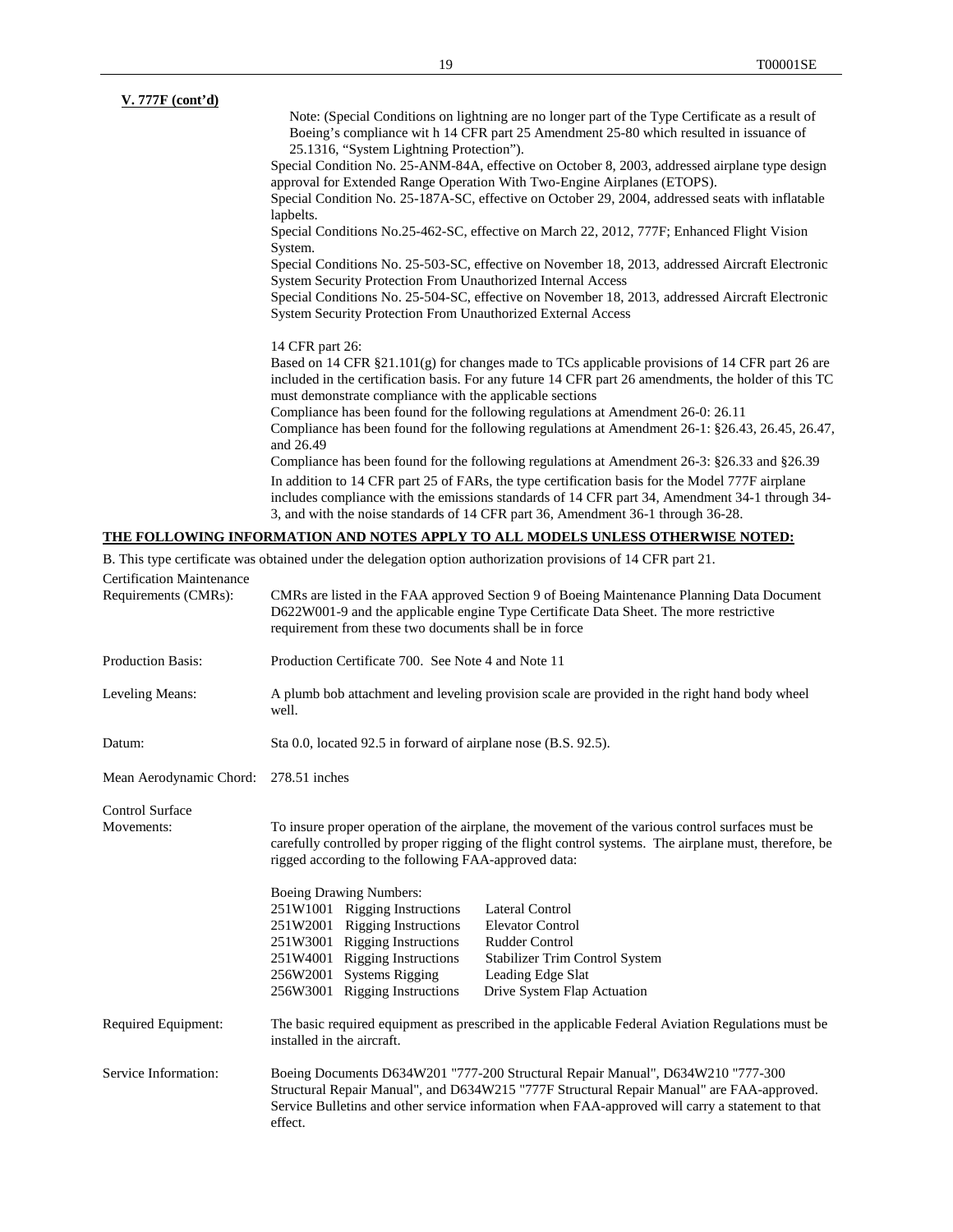| T00001SE | 20                                                                                                                                                                                                                                                                                                                                                                                                                                                                                                                                                                                                                                                                                                                                                                                                                                                                                                                                              |
|----------|-------------------------------------------------------------------------------------------------------------------------------------------------------------------------------------------------------------------------------------------------------------------------------------------------------------------------------------------------------------------------------------------------------------------------------------------------------------------------------------------------------------------------------------------------------------------------------------------------------------------------------------------------------------------------------------------------------------------------------------------------------------------------------------------------------------------------------------------------------------------------------------------------------------------------------------------------|
|          | THE FOLLOWING INFORMATION AND NOTES APPLY TO ALL MODELS UNLESS OTHERWISE NOTED:                                                                                                                                                                                                                                                                                                                                                                                                                                                                                                                                                                                                                                                                                                                                                                                                                                                                 |
| (cont'd) |                                                                                                                                                                                                                                                                                                                                                                                                                                                                                                                                                                                                                                                                                                                                                                                                                                                                                                                                                 |
| Note 1.  | A current Weight & Balance Report must be in each aircraft at the time of original airworthiness certification<br>and at all times thereafter except in the case of an operator having an FAA approved loading system for weight<br>and balance control.                                                                                                                                                                                                                                                                                                                                                                                                                                                                                                                                                                                                                                                                                        |
| Note 2.  | Airplane operation must be in accordance with the FAA Approved Airplane Flight Manual. All placards<br>required by either FAA Approved Airplane Flight Manual, the applicable operating rules, or the Certification<br>Basis must be installed in the airplane.                                                                                                                                                                                                                                                                                                                                                                                                                                                                                                                                                                                                                                                                                 |
| Note 3.  | Required structural inspections and the retirement times for safe-life parts are listed in the FAA Approved<br>Airworthiness Limitations Section (Section 9) of Boeing Document D622W001-9. The inspection intervals for<br>those inspections are based upon the curves contained in Boeing Document D101W801-36.                                                                                                                                                                                                                                                                                                                                                                                                                                                                                                                                                                                                                               |
| Note 4.  | The following Serial Number Airplanes were produced under Type Certificate only:<br>777-200: 26916-26919, 26921, 26925, 26929, 26930, 26932, 26936, 27105, 27106, 27116, 27265<br>777-300: 27507, 27506, 28275, 27505, 27950, 28273, 27504, 28272                                                                                                                                                                                                                                                                                                                                                                                                                                                                                                                                                                                                                                                                                               |
| Note 5.  | The Models 777-200 and 777-300 have been evaluated in accordance with FAA Special Conditions Number<br>25-ANM-84, and found suitable for 180-minute Extended Range Operations with Two-Engine Airplanes<br>(ETOPS) operations when operated and maintained in accordance with Boeing Document D044W054 "Model<br>777 ETOPS Configuration, Maintenance, and Procedures." This finding does not constitute approval to<br>conduct ETOPS operations.<br>The Models 777-200LR, 777-300ER, and 777F have been evaluated in accordance with FAA Special<br>Conditions Number 25-ANM-84A, and found suitable for 180-minute Extended Range Operations with Two-<br>Engine Airplanes (ETOPS) operations when operated and maintained in accordance with Boeing Document<br>D044W054 "Model 777 ETOPS Configuration, Maintenance, and Procedures." This finding does not                                                                                 |
|          | constitute approval to conduct ETOPS operations.<br>The Models 777-200, 777-200LR and 777-300ER have been evaluated in accordance with the type design<br>requirements contained in FAA ETOPS Policy Letter EPL 20-1, dated March 21, 2000, and approved for 207-<br>minute ETOPS when configured in accordance with Boeing Document D044W054. The use of 207-minute<br>maximum diversion time is limited to a flight-by-flight exception basis from normal 180-minute ETOPS<br>operations, as authorized in the FAA policy letter. This finding does not constitute approval to conduct 207-<br>minute ETOPS operations.                                                                                                                                                                                                                                                                                                                       |
|          | The airplane/engine combinations 777-200/GE90-85B/-90B, 777-200/GE90-94B, 777-200/PW4084D/PW4090/PW4090-3,<br>777-300ER/GE90-115B, 777-200LR/GE90-110B1/-115B, and 777F/GE90-110B1/-115B have been evaluated in<br>accordance with the type design requirements of 14 CFR 25.3(b)(2) and 25.1535 and found suitable for greater than 180-<br>minute ETOPS operations when operated and maintained in accordance with Boeing Document D044W054 "Model 777<br>Configuration, Maintenance, and Procedures." This finding does not constitute approval to conduct ETOPS operations.                                                                                                                                                                                                                                                                                                                                                                 |
| Note 6.  | For General Electric and Rolls-Royce engines only: The engines must be operated at idle for at least 10<br>minutes prior to shutdown after static operation at N1 settings greater than 70%. This limitation applies to<br>static operation only; under normal operation conditions, the idle cooling instructions contained in the engine<br>manufacturers operating instructions are acceptable.                                                                                                                                                                                                                                                                                                                                                                                                                                                                                                                                              |
| Note 7.  | The Model 777 has been approved to operate in "Reduced Vertical Separation Minimum" (RVSM) airspace.<br>Continued airworthiness and operational approval aspects of RVSM must be constructed according to<br>Advisory Circular (AC) 91-RVSM, titled "Approval of Aircraft and Operators for Flight in Airspace Above<br>Flight Level (FL) 290 Where a 1,000 Foot Vertical Separation Minimum is Applied."                                                                                                                                                                                                                                                                                                                                                                                                                                                                                                                                       |
| Note 8.  | The FAA has determined that the occurrence of any uncontrollable high thrust failure condition, or any of the<br>associated causal failures listed within the Boeing 777 Maintenance Planning Document, "may endanger the<br>safe operation of an airplane" and hence are reportable under FAR 121.703, 125.409, and 135.415.                                                                                                                                                                                                                                                                                                                                                                                                                                                                                                                                                                                                                   |
| Note 9:  | Mandatory replacement times, inspection intervals, related inspection procedures and all critical design<br>configuration control limitations for the fuel tank system determined during the Special Federal Aviation<br>Regulation No. 88 program and for compliance with 14 CFR 25.981 are listed in the FAA-approved<br>Airworthiness Limitations and Certification Maintenance Requirement, Section 9, of Boeing 777 Maintenance<br>Planning Data Document D622W001-9, Revision February 2006 or later FAA-approved<br>revision. All Model 777-200, -300, -300ER, and -200LR series airplanes, production line number 569 and<br>on, must comply with Revision March 2006, or a later FAA-approved revision. The FAA has issued<br>airworthiness directive 2008-11-13 mandating compliance with Revision March 2006, or a later FAA-<br>approved revision, applicable to all Model 777-200, -300, -300ER, and - 200LR series airplanes with |